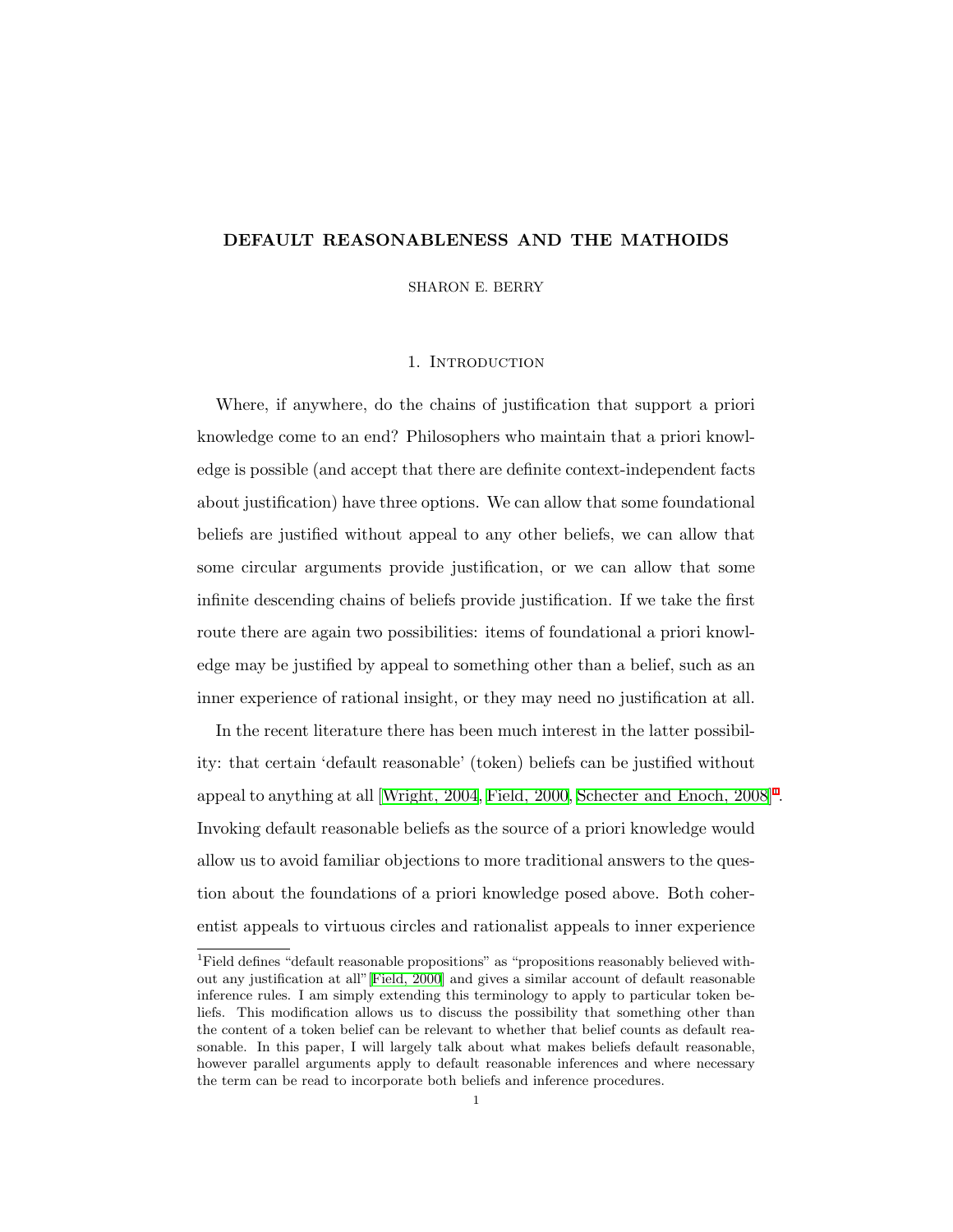have struck many philosophers as implausible or mysterious<sup>[2](#page-1-0)</sup>. But, if all a priori knowledge can ultimately be grounded in default reasonable beliefs, then we can make sense of a priori knowledge without invoking either rationalism or coherentism.

In this paper, I will argue that (principled) attempts to ground a priori knowledge in default reasonable beliefs cannot capture certain common intuitions about what is required for a priori knowledge. I will describe hypothetical creatures who derive complex mathematical truths like Fermat's last theorem via short and intuitively unconvincing arguments. Many philosophers with foundationalist inclinations will feel that these creatures must lack knowledge because they are unable to justify their mathematical assumptions in terms of the kind of basic facts which can be known without further argument. Yet, I will argue that nothing in the current literature lets us draw a principled distinction between what these creatures are doing and paradigmatic cases of good a priori reasoning (assuming that the latter are to be grounded in default reasonable beliefs). I will consider, in turn, appeals to reliability, coherence, conceptual truth and indispensability and argue that none of these can do the job.

In making this case, my aim is not to attack default reasonableness approaches to the a priori, but rather to support the idea that there is no

<span id="page-1-0"></span><sup>2</sup>Here is a sample of traditional objections. If circular arguments in general cannot provide any justification, how can sufficiently large ones do this? Even if you allow that circular arguments and internal coherence can provide some degree of justification, one might think that we have more secure knowledge of the fact that there are infinitely many primes than we could have merely on the basis of such circular arguments. Also, one might think that people who are not disposed to give any justification for, say, the principle that everything is self identical still count as having knowledge of that claim. With regard to rationalism there are worries that no convincing non-mystical story about rational insight could be given. Questions can also be raised about whether rationalist appeals to inner experience really avoid any obstructions that arise for plain appeals to default reasonableness. It seems odd to claim that a brutely accurate mental pictures can provide more justification than brutely obvious non-pictorial thought, e.g., the claim that everything is self identical.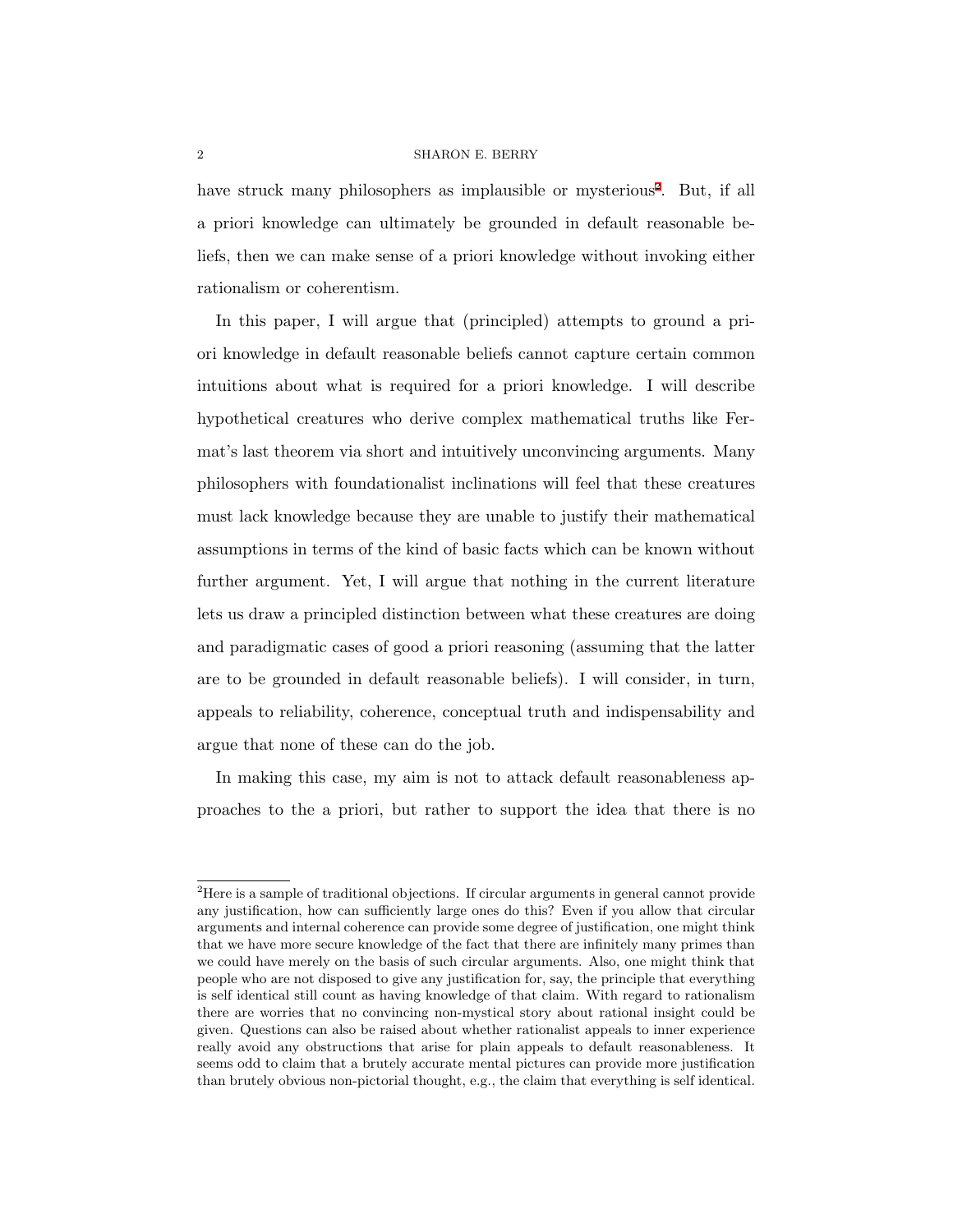principled epistemically significant difference between ourselves and hypothetical creatures who accept intuitively inadequate arguments, by showing that at least one popular approach to the foundations of a priori knowledge makes it very difficult to locate any such difference. I will conclude by sketching some reasons why alternatives to the default reasonableness approach also appear to face trouble locating a principled sense in which we are better off than the creatures in my thought experiments, and exploring what the philosophical landscape looks like if we are not better off than them.

### 2. A Thought Experiment

A wide range of different propositions can feel immediately obvious. Think of what it feels like when you add  $2 + 3$  and get 6, or how past generations felt when they assumed that (distinct) lines in space necessarily intersect at most once. In view of this possibility, I want to propose a thought experiment involving creatures who find, not falsehoods, but additional truths immediately obvious.

Imagine that we modify certain people, who we will call the the mathoids, to find a useful and mutually illuminating selection of theorems from the literature immediately obvious in phenomenologically much the same way the way that we find  $0+1=1^3$  $0+1=1^3$  or the principle of mathematical induction immediately compelling. So, for example, they find Fermat's last theorem (FLT) immediately obvious and compelling. And since the mathoids find FLT immediately obvious they find it unnecessary to search for the kind of proof that Andrew Wiles produced [[Wiles, 1995](#page-29-3)]. Suppose that the mathoids are modified in first grade, and then sent off to a colony with other mathoids and never told about their modification. Thus, we don't give them evidence of

<span id="page-2-0"></span><sup>&</sup>lt;sup>3</sup>If you don't find this claim immediately compelling, consider instead the premise from which you derive  $0 + 1 = 1$ .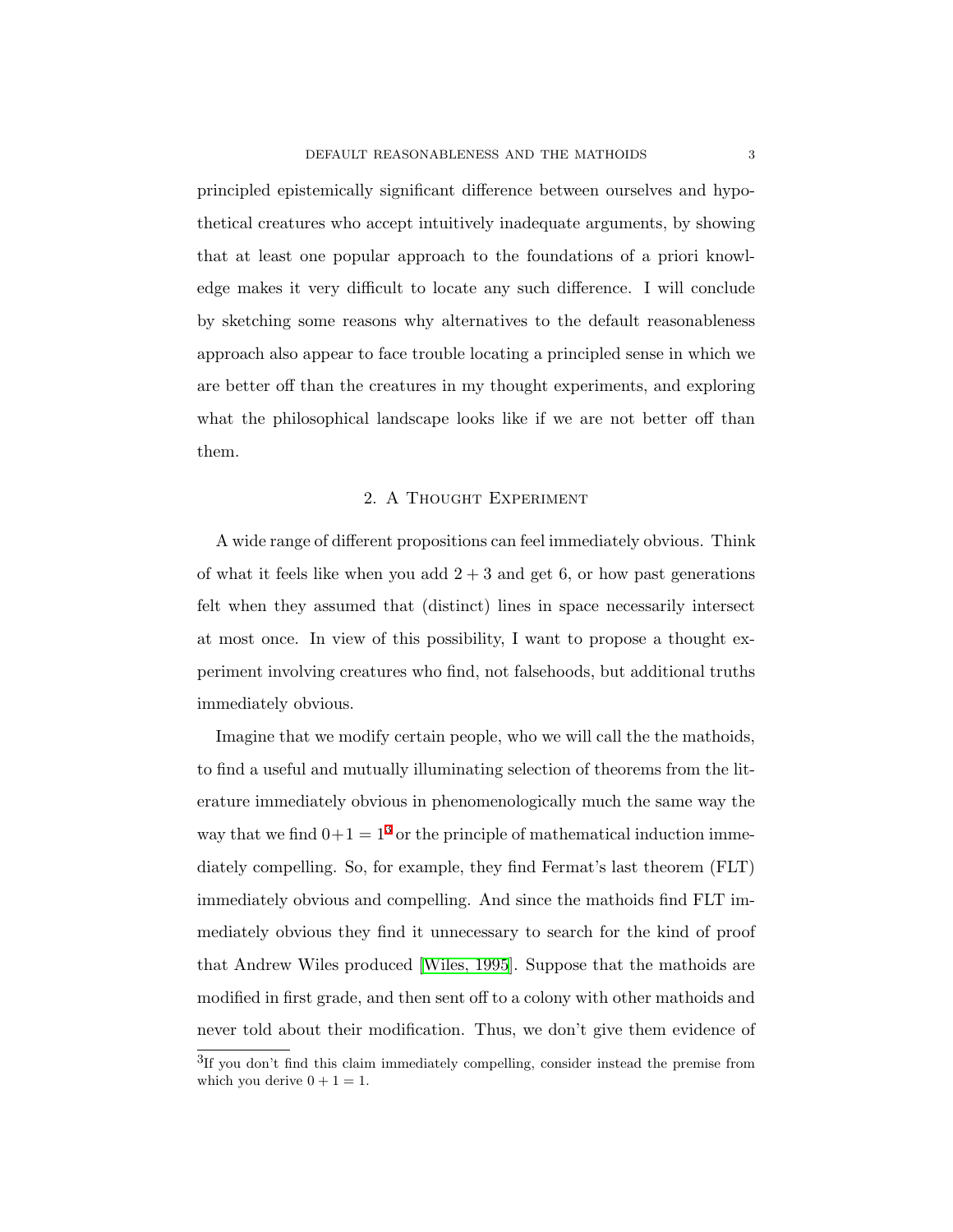the reliable process by which we modified their mathematical intuitions, but they also don't get special reason to doubt their intuitions from interactions with peers who lack these intuitions.

Now that we've met the mathoids we can ask: do they count as knowing the claims which they find immediately obvious?

A number of people who are attracted to foundationalism about a priori knowledge have the intuition that the mathoids must lack knowledge, despite the truth of their beliefs and the reliability of their inferences. To motivate this idea, note that the mathoids hold their beliefs without being able to provide any argument which we would find convincing or point to any special faculty which they have and we lack. Accordingly, when the mathoids believe a proposition on the basis of deriving it from Fermat's last theorem it can be natural to think that they don't qualify as having knowledge of it (as opposed to the conditional asserting the proposition is true if FLT holds) unless and until they are able to 'fix the hole' in their proof by providing an argument justifying FLT. Supporting the intuition that the mathoids don't know is the use (without comment) in the literature of similar situations as a reason to reject theories of a priori knowledge. For example, as we will see below, Boghossian [[Boghossian, 2003\]](#page-28-0) rejects a rival theory on the grounds that it effectively<sup>[4](#page-3-0)</sup> allows us to assume a complex, highly non-obvious mathematical truth.

Philosophers who have the intuition that the mathoids don't know will argue that there is a principled and epistemically significant difference between the sense in which trained mathematicians can gain a knowledge from arguments which 'skip steps' and what the mathoids do. When questioned,

<span id="page-3-0"></span><sup>&</sup>lt;sup>4</sup>More precisely the theory allows us to gain knowledge by deploying necessarily truth preserving inferences (without further justification) which allow us to easily infer the conclusion.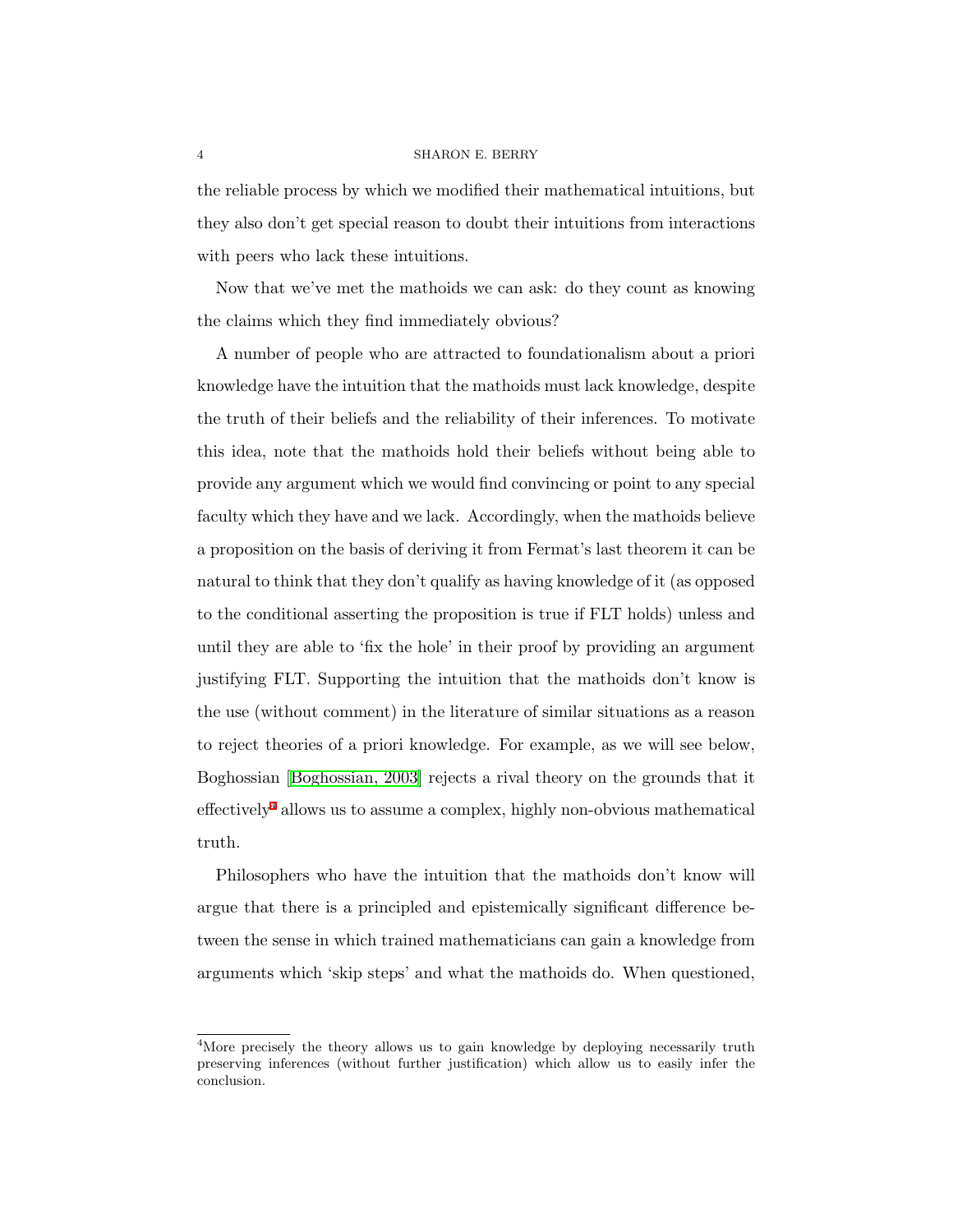ordinary mathematicians can typically produce an argument which establishes their premises and inferences from less controversial claims with rea-sonable speed and reliability<sup>[5](#page-4-0)</sup>. Accordingly, we can think of them as having a kind of substantive implicit access to some argument which we would recognize as non-question begging. In contrast, the mathoids have no access to, or ability to derive, the additional premises from premises which we would accept<sup>[6](#page-4-1)</sup>. Thus, even if experienced mathematicians do form beliefs on the basis of proofs that would not be immediately convincing to untrained individuals, one can argue that they only count as having knowledge in virtue of having a kind of implicit access to the kind of more explicit proof which would be accepted by the untrained.

While many philosophers share this intuition, some philosophers with strong reliablist or coherentist intuitions will feel that it is trivial that the mathoids know, because of the internal coherence and (even potentially explicable) external reliability of their beliefs. The mathoids' beliefs are clearly internally coherent and clearly the result of reliable methods in the sense of producing true beliefs at close possible worlds<sup>[7](#page-4-2)</sup>. However, it is worth noting that if these features suffice to make a belief default reasonable it would force us to accept some extremely strange conclusions about what can be known a priori. Indeed, it would authorize even the radical conclusion

<span id="page-4-0"></span><sup>&</sup>lt;sup>5</sup>Maybe there will be some cases where they accept instances of some fundamental theorem without being able to prove it from less controversial things on the spot, but in such cases it might be claimed that ordinary mathematicians' knowledge depends on their having the right kind of memory and testimony facilitated connection to some previous act of proof. <sup>6</sup>They would, of course, accept each step in Wiles' proof. However, they have no better ability to construct this proof than we do ourselves.

<span id="page-4-2"></span><span id="page-4-1"></span><sup>7</sup>See the discussion of PEASOUP later in this paper for an example of the problem that faces more demanding notions of reliability when applied to default reasonableness.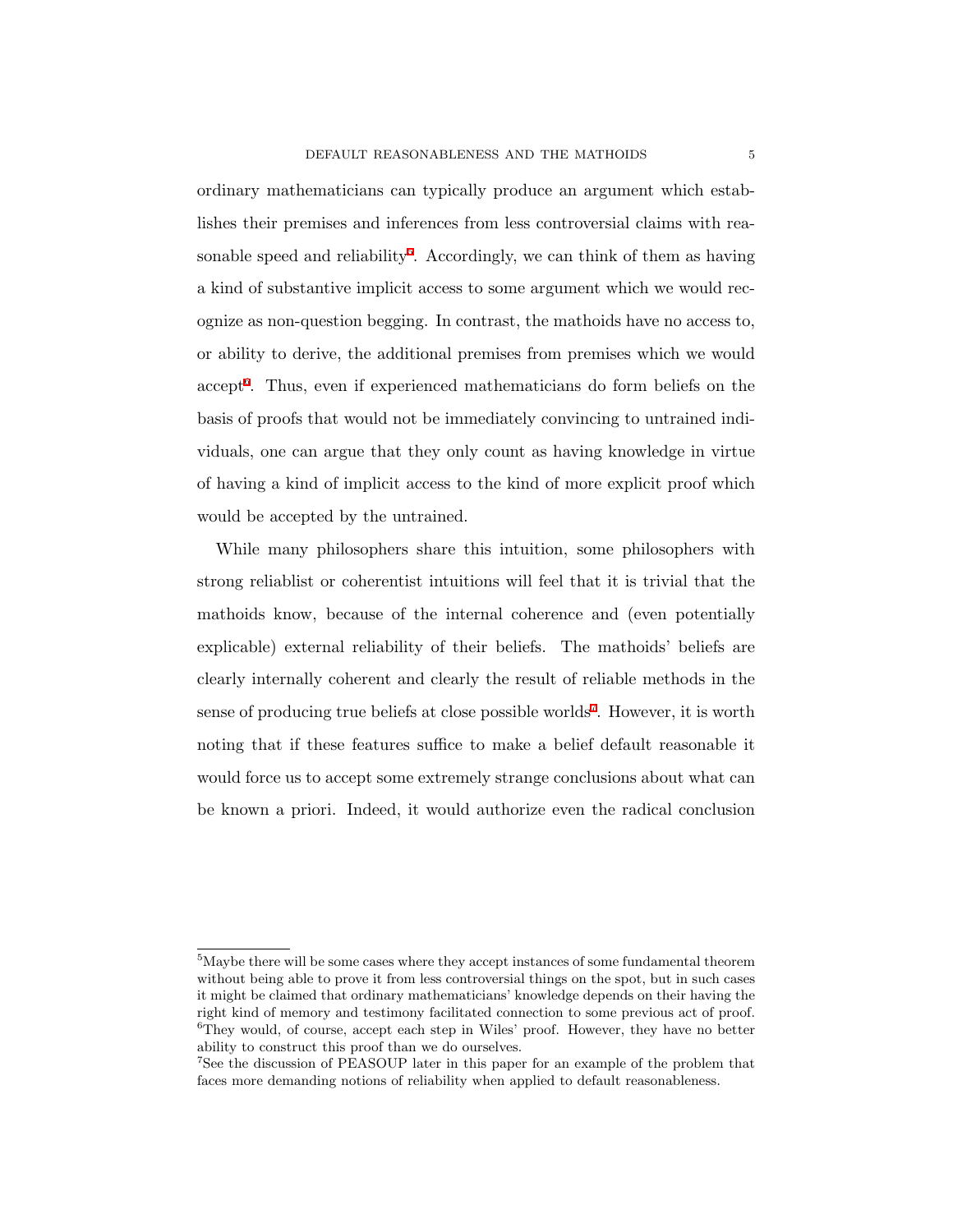that contingent laws of physics are knowable a priori<sup>[8](#page-5-0)</sup>. Consider the case of the doctoroids below.

**The Doctoroids** Suppose that in order to save 6 years of medical education we engineer creatures who are disposed to find certain true propositions of organic chemistry and medicine immediately compelling. As soon as they consider the question of how smoking effects humans, they find it immedi-ately obvious that it causes cancer<sup>[9](#page-5-1)</sup>. The doctoroids feel no compulsion to produce further justification for their judgements nor have they (generally) done or heard about the kind of empirical experiments which we would normally judge to be necessary to support these conclusions. Suppose further that we don't provide them with evidence that would allow them to deduce that we tampered with their methods of reasoning in this fashion.

Just like the mathoids' mathematical intuitions, the doctoroids' scientific intuitions are true, internally coherent, the result of a reliable process and reasoning from them is a reliable way of forming true beliefs. Also, like the mathoids, they could in principle discover their origins and the reliable way in which their belief was formed. Thus, if one supposes that these features are sufficient to make a priori reasoning count as default reasonable then one must allow that the doctoroids gain a priori knowledge just as well as the mathoids. But, this would means that propositions like 'smoking causes cancer' or the chemical theory summarized in the periodic table of elements could qualify as a knowable a priori.

<span id="page-5-0"></span><sup>8</sup>Ultimately I don't want to claim that the doctoroids don't know. I merely mean to point out that the kinds of principles which would allow one to deduce that the mathoids know merely from the fact that they have internally coherent reliable belief forming methods are highly controversial

<span id="page-5-1"></span> $9W$ e need not suppose that they find it obvious in phenomenologically the same way that we and the mathoids find mathematical propositions obvious. All that matters in the present contexts is that there could be creatures who believe fundamental facts about chemistry without appeal to any further potentially unreliable argument or inference.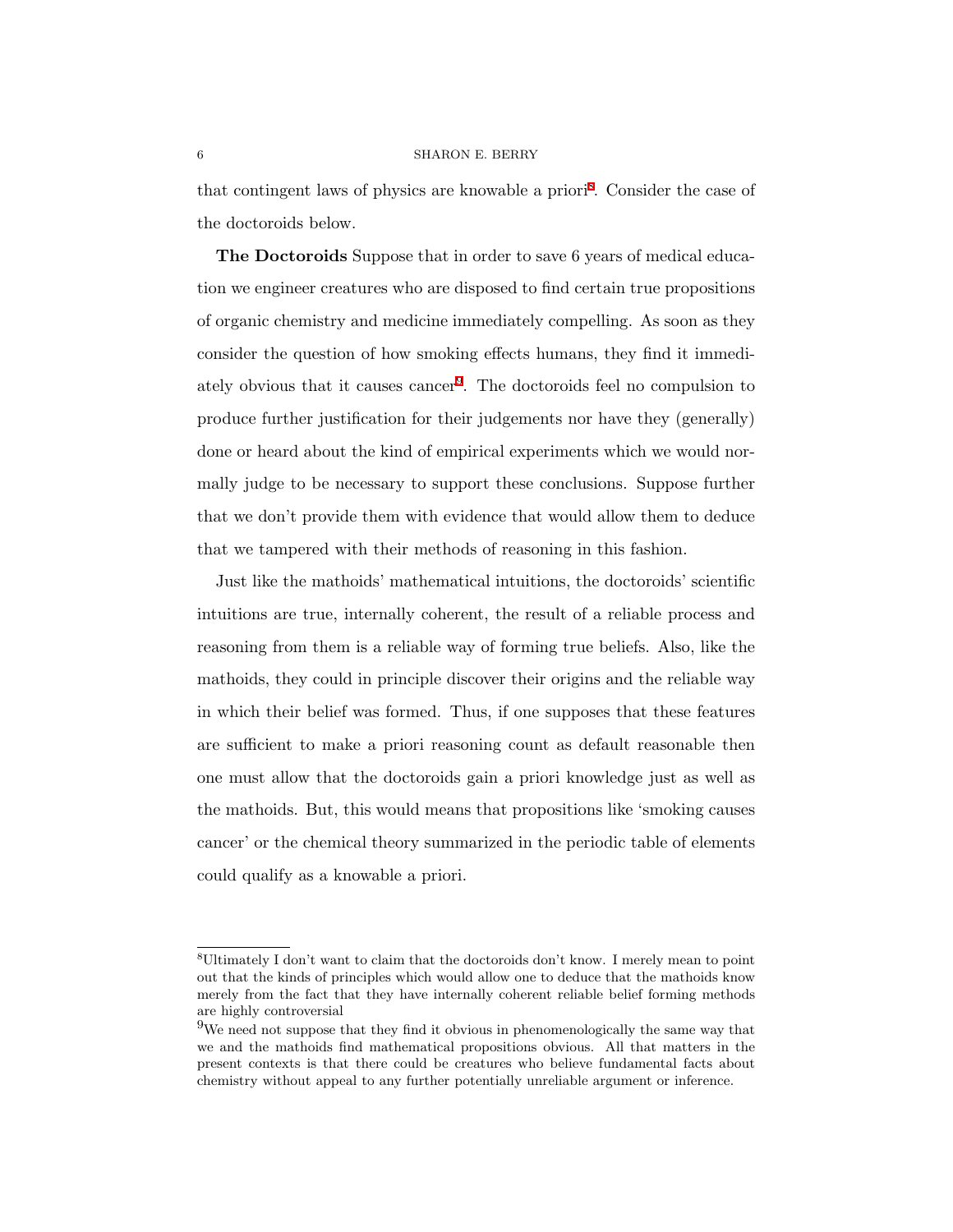Having evoked some sympathy for the intuition that the mathoids don't know, I will now turn to the main task of this paper which is to argue that this intuition should ultimately be rejected (at least by philosophers who accept default reasonableness approaches to the a priori). I will consider a number of ways in which one might hope to specify principled sufficient conditions for default reasonableness which are wide enough to ground paradigmatic cases of mathematical knowledge but narrow enough to avoid implying that complex truths like FLT could be known without further argument (by some creatures). I will argue that each proposal fails to live up to this challenge.

For concreteness, I will use ordinary mathematicians' acceptance of  $0+1=$ 1 as an example of a default reasonable belief. Philosophers who don't think mathematicians know that  $0 + 1 = 1$  but only some paraphrase of this statement are invited to substitute that paraphrase for  $0 + 1 = 1$  in the argument below. Philosophers who think that we can only know that  $0 + 1 = 1$  by appeal to some more basic truths are invited to substitute one of these truths for  $0 + 1 = 1^{10}$  $0 + 1 = 1^{10}$  $0 + 1 = 1^{10}$ .

# 3. Ground Clearing

<span id="page-6-1"></span>Let me begin by doing some ground clearing. In this section, I will review some common initial suggestions that come up when people are first exposed to the challenge presented in this paper. These aren't well developed theories but seeing why our intuitive first responses fail will help motivate the more complex proposals considered latter.

<span id="page-6-0"></span> $10$ Note that, as we are assuming a priori knowledge is grounded in default reasonable beliefs, if we can have a priori knowledge of  $0 + 1 = 1$  it must be justified via default reasonable beliefs and inferences.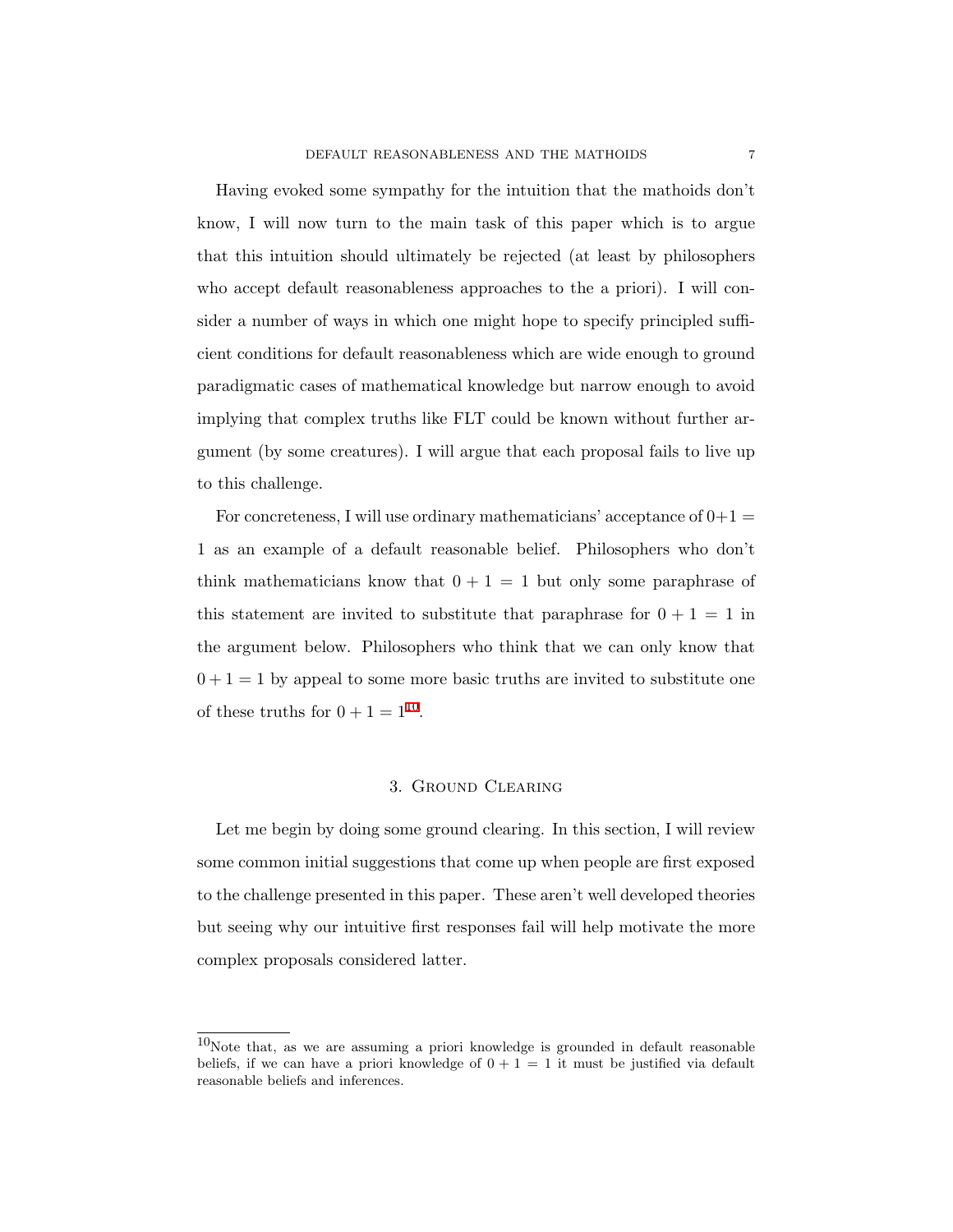3.1. **Infallibility & Inconceivability of Failure.** A first proposal arises from the idea that infallible belief forming methods qualify as default reasonable. Perhaps what makes our belief in claims like  $0 + 1 = 1$  default reasonable is that it would be metaphysically impossible for the method of assuming  $0+1=1$  to yield a false belief. This proposal immediately fails to explain why the mathoids don't know Fermat's last theorem, since assuming FLT is just as infallible a method as assuming that  $0 + 1 = 1$ .

A similar objection applies to the idea that what makes our mathematical assumptions justified is that it is inconceivable that making these assumptions should lead us to a false belief. If conceivable is understood in an objective fashion, such that conceivability requires metaphysical possibility, then forming a false belief by assuming FLT is just as inconceivable as forming a false belief by assuming that  $0 + 1 = 1$ . If, on the other hand, inconceivability is understood epistemically - as meaning that it would be epistemically justified to neglect the possibility that believing  $0 + 1 = 1$  will lead to a false belief - then saying that it is epistemically justified to assume  $0 + 1 = 1$  but not FLT merely restates the difference which needs to be explained.

3.2. **Coherence.** A second proposal says our belief in claims like  $0+1=1$ is default reasonable because these facts form part of a coherent network of other claims within a largely empirically adequate picture of the world. Many obvious-feeling mathematical claims can also be derived from one another. For example, there are various different ways of axiomatizing arithmetic which are inter-derivable. Thus, it is plausible that  $0 + 1 = 1$  can be supported by other elements in a web of mathematical claims that feel obvious to us. Perhaps this heightens our justification for believing the claim that  $0 + 1 = 1$  or removes some defeater to this justification.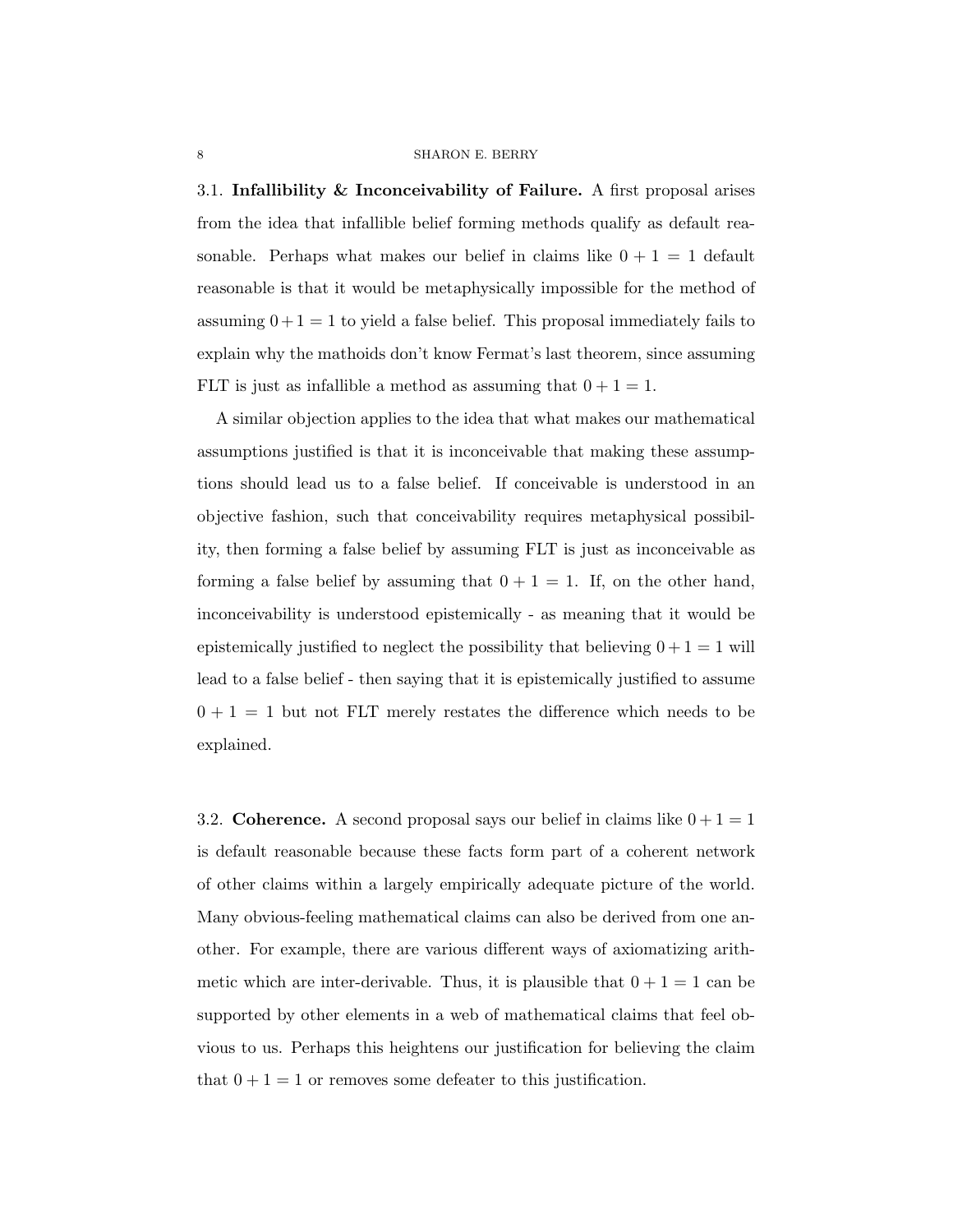However, this criterion is too lax to exclude the mathoids. By hypothesis, the body of mutually illuminating theorems which the mathoids find obvious is coherent. Since this collection of theorems contains only mathematical truths, it can only conflict with sense experience to the extent that this sense experience is misleading (and, by Wiles' proof, to no greater degree than our mathematical assumptions conflict with experience). Just as above, one will be able to derive some of these theorems from others and support generalizations with particular cases. Even though the mathoids may lack Wiles' proof of FLT, they can use FLT to give alternative proofs of many (famous and useful) restricted cases of the conjecture and prove FLT itself from various other complex mathematical truths which we find equally nonobvious. Thus, their mathematical beliefs will also form part of an internally coherent and a largely empirically adequate picture of the world.

3.3. **Explicable Faculties.** A third suggestion arises from the thought that what's wrong with the mathoids is that they don't have any a satisfactory account for how they could have gotten correct mathematical intuitions. By hypothesis, the mathoids don't know that we formed their mathematical intuitions in response to reliable evidence. Thus, one might suggest that we are justified while they are not because we can tell a plausible story which explains how we came to have reliable intuitions while they cannot.

This suggestion can be preciscified in two different ways, but neither is adequate. First, one might propose that it is only default reasonable to accept claims that feel obvious about a given subject matter if you currently possesses a satisfying story about how you developed reliable intuitions with regard to this subject matter. But, this proposal is surely too strict. It's famously difficult to explain why our mathematical beliefs should have any correlation with their subject matter. Benacerraf points out in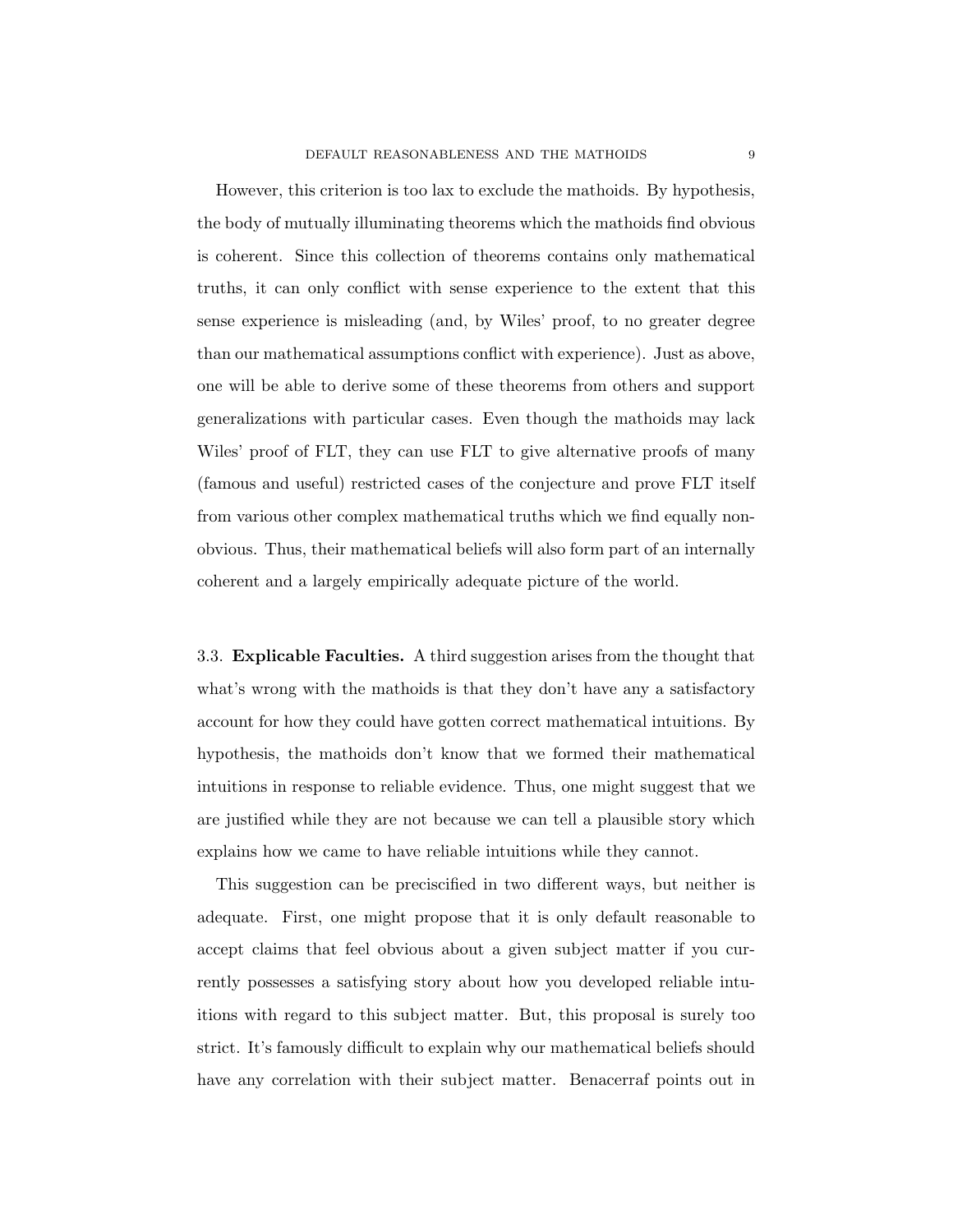[[Benacerraf, 1973](#page-28-1)] that realists about mathematics face a serious problem in accounting for our access to mathematical facts<sup>[11](#page-9-0)</sup>. Presumably we don't want to say that no one can count as knowing that  $0 + 1 = 1$  until they come up with an adequate response to the access problem.

Alternately, one might propose that it is default reasonable to accept claims that feel obvious about a given subject matter if you could, in principle, discover how you developed reliable intuitions about this subject matter. This proposal allows us to be justified in believing that  $0 + 1 = 1$  *now*, in virtue of the fact that we could some day discover an adequate explanation for the reliability of our intuitions. Unfortunately, it now fails to distinguish our mathematical assumptions from those of the mathoids. Just as we could learn how evolution (whether genetic or memetic) shaped us to have reliable intuitions about mathematics, the mathoids could learn that we shaped them to have reliable intuitions as well. As both the mathoids and normal humans plausibly require further empirical information to discover a satisfying story about how they came to have reliable intuitions, this consideration also fails to provide the needed distinction.

3.4. **Acceptability to All Thinkers.** A fourth proposal says that it is default reasonable for us to believe certain propositions because these propositions must be accepted by any being that counts as thinking. Here, the idea is that the mathoids could retreat from the degree of mathematical knowledge which they accept to some more limited body of mathematical propositions while still counting as thinkers. For example, they can retreat to the mathematical propositions which normal humans find immediately obvious. But, one might argue that we cannot retreat from our primitive

<span id="page-9-0"></span> $11$ Giving up realism about mathematical objects doesn't solve the problem as fictionalists face a similar problem in accounting for our ability to get true beliefs about what truths must hold in a particular fictional scenario. Similar difficulties plague many other philosophies of mathematics.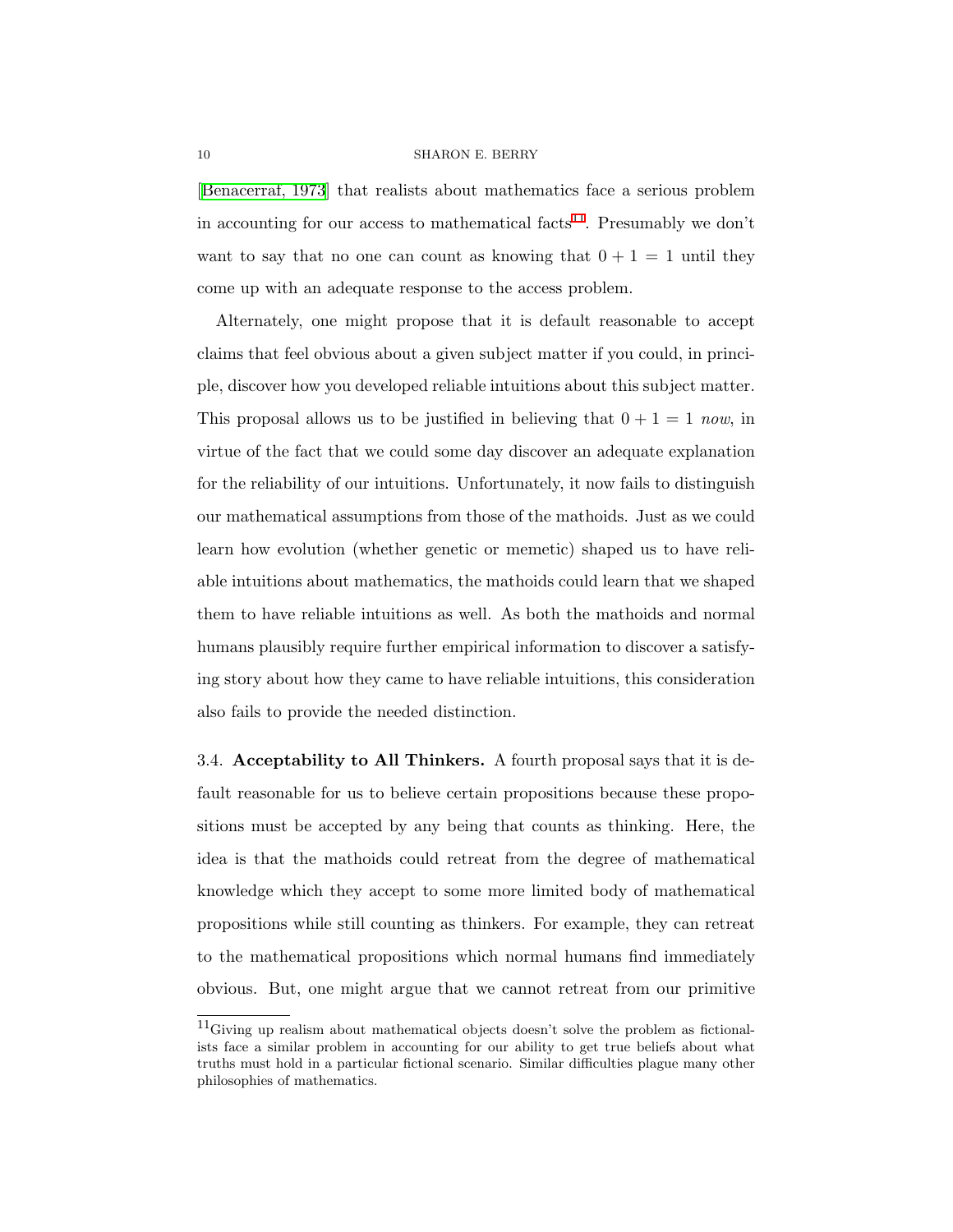logical intuitions to question whether they work, because these claims are so fundamental that if we retreated from them we wouldn't count as reasoning at all.

Although this proposal avoids implying that the mathoids know, the sufficient condition on default reasonableness it generates is far to weak to make sense of our apparent a priori knowledge. If any propositions are 'impossible to retreat from' in the relevant sense, far too few are to provide an adequate foundation for our apparent a priori knowledge.

First, there are reasons to doubt that our sample claim  $0 + 1 = 1$  must be accepted by any thinker, as well as reason to doubt that any collection of simpler truths from which  $0 + 1 = 1$  can be derived has this feature. For, it seems that someone could accept first-order logic without accepting any claims that quantify over mathematical objects and still count as a thinker. Explaining our apparent knowledge of mathematical induction in this framework is even more difficult. Second, even if one were able to identify all acceptable starting points for mathematical reasoning with simple first order logical tautologies, it is not clear that the principles of classical logic themselves are impossible to retreat from in the relevant sense. Arguably, someone could accept intuitionistic logic but not the law of the excluded middle and still count as a thinker<sup>[12](#page-10-0)</sup>. Thus, although the requirement of acceptability to all thinkers may indeed constitute a sufficient condition for being an acceptable starting point, it is far too weak to distinguish our paradigmatic cases of a priori reasoning from what the mathoids are doing.

## 4. Conceptual Truth

With this ground clearing done, I will now turn to some more complex stories about what can make certain beliefs default reasonable. In

<span id="page-10-0"></span> $12$ See the note in [\[Williamson, 2008\]](#page-29-4).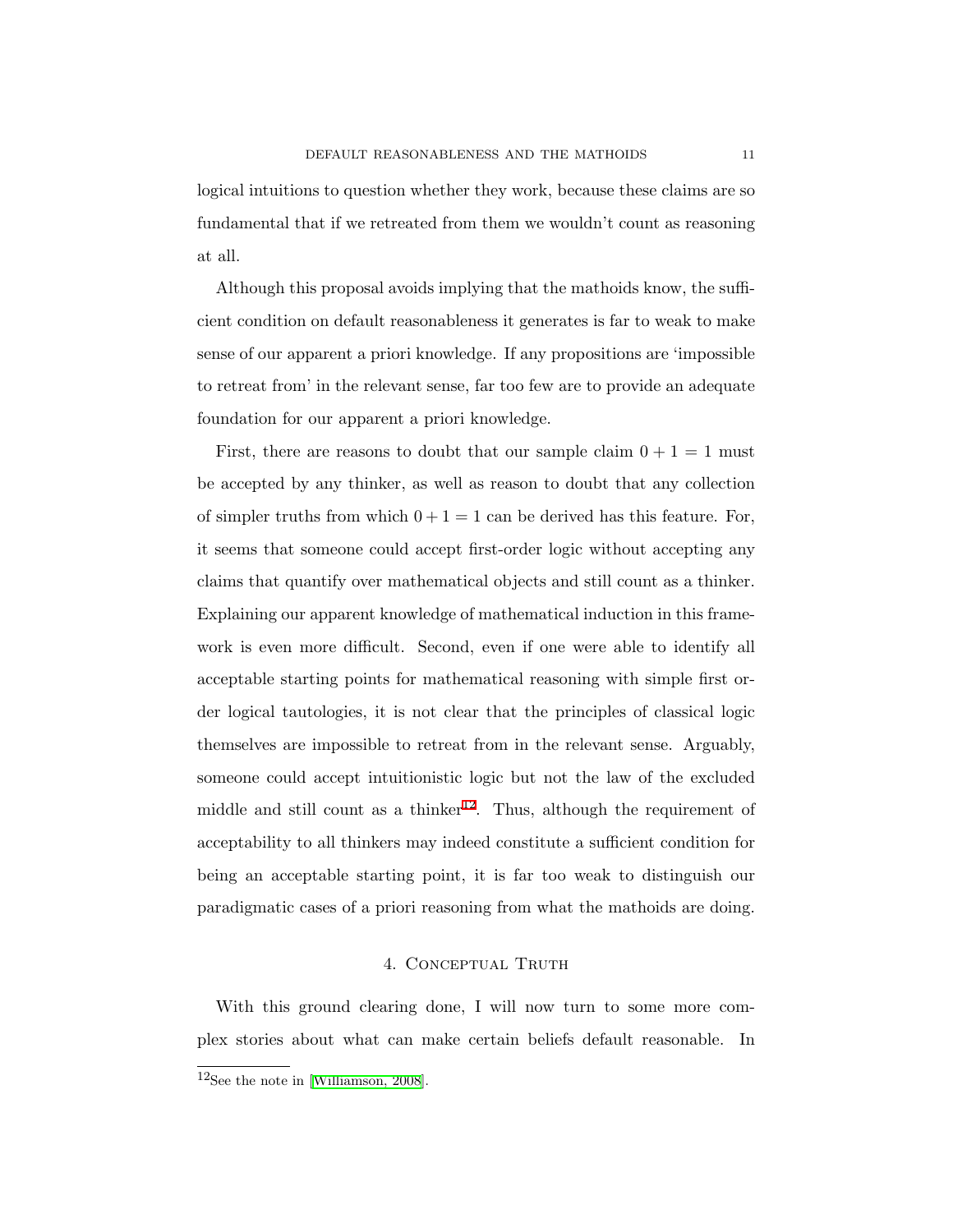[[Peacocke, 1992](#page-29-5), [Peacocke, 2005\]](#page-29-6) Christopher Peacocke proposes a sufficient condition for default reasonableness which invokes the notion of conceptual truth.

Peacocke suggests that, in order to possess certain concepts we must find certain statements and inferences involving these concepts primitively compelling. For example, one might think that someone couldn't possess the concept of the material conditional  $( \supset )$  without being willing to infer *B* from *A* and *A* ⊃ *B*. He then proposes that these possession conditions for a concept, the bundle of statements and inferences which a person has to accept to possess the concept, play a number of very important and related philosophical roles. First, we can individuate concepts by their possession conditions. Second, the sense of each genuine concept will systematically determine a semantic value for that concept (a reference if we are talking about the concept associated with a name) in such a way as to necessarily ensure that all the characteristic statements and inferences associated with that concept come out to be truth preserving. As Peacocke puts it, the semantic value of a concept "is fixed in such a way as to make the belief forming practices mentioned in its possession conditions always yield true beliefs and to make the inferential principles mentioned therein always truth preserving."

As a result of this metasemantic fact, doing a priori reasoning by putting together conceptually necessary statements and inferences will constitute an infallibly reliable method of forming beliefs. Peacocke further maintains that forming beliefs in the relevant conceptually necessary way is (defeasibly) justified. As a result, in cases like the example of the material conditional above, in which the relevant way amounts to finding a certain claim immediately compelling, belief in the claim is default reasonable. Call these claims (or inference rules) conceptual truths.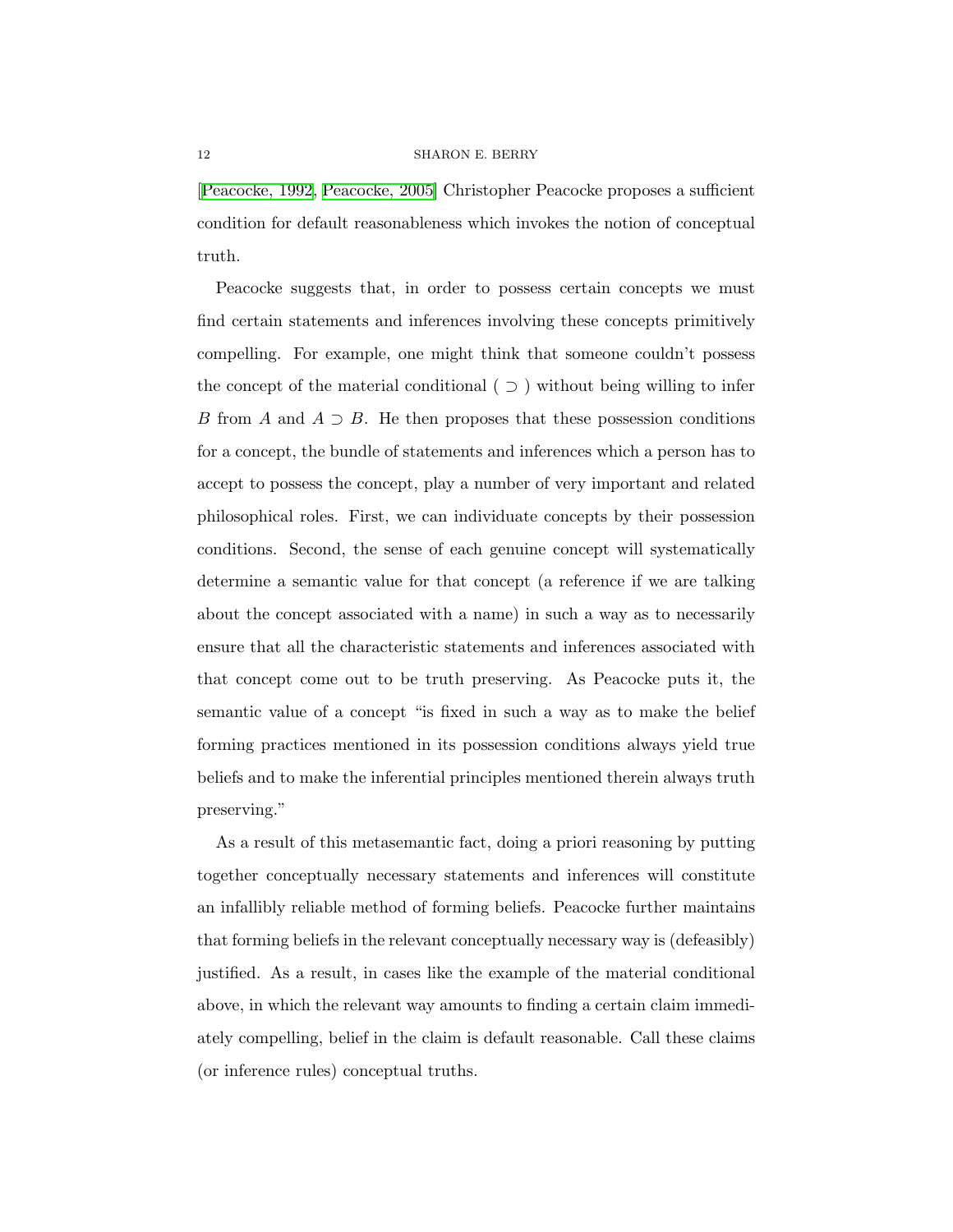This view is attractive in a number of respects. It avoids the undesirable conclusion that conceptually true statements are somehow claims about acts of linguistic stipulation or language conventions. It allows us to systematically explain what goes wrong with pseudo concepts in the literature like tonk [[Prior, 1960\]](#page-29-7) or boche<sup>[13](#page-12-0)</sup> [\[Dummett, 1991\]](#page-29-8). It also promises to dispel some intuitive worries about how to fit a priori knowledge into a broadly naturalistic and scientific picture of the world, since no special perceptual contact with concepts is required for a priori knowledge of conceptual truths. This degree of helpfulness should not be overstated, as an explanatory question still remains as to how we came to accept conceptual truths corresponding to genuine concepts instead of the invalid introduction and elimination rules associated with psuedo-concepts like tonk and boche<sup>[14](#page-12-1)</sup>, but, arguably, Peacocke's ideas about conceptual truths constitute a helpful first step.

However, I will now argue that, whether or not it is correct, Peacocke's account of how possession conditions for concepts can make certain beliefs default reasonable does not suffice to distinguish our mathematical beliefs from those of creatures who intuitively lack any adequate argument. I will discuss two problems.

First, there's a worry as to whether there are enough conceptual truths (in Peacocke's sense) to explain our a priori mathematical knowledge. If we individuate mathematical concepts in an ordinary way it appears that there will not be.

<span id="page-12-0"></span><sup>13</sup>Tonk is the would-be concept that has the introduction rules for or and the elimination rules for and. Boche is the would-be concept such that 'x is a boche' can be inferred from 'x is a german' and 'x is cruel' can be inferred from 'x is a boche.' Peacocke's theory explains why these inferences fail to be associated with any genuine concept, as it will not be possible for any determination function to assign semantic values to 'tonk' or 'boche' in such a way that the above indicated mandatory inferences come out true.

<span id="page-12-1"></span> $14$ Even if one does not need to justify the belief that one has locked onto a genuine concept to gain justification but this still leaves a significant access problem as to why we accept genuine conceptual truths and not impostors.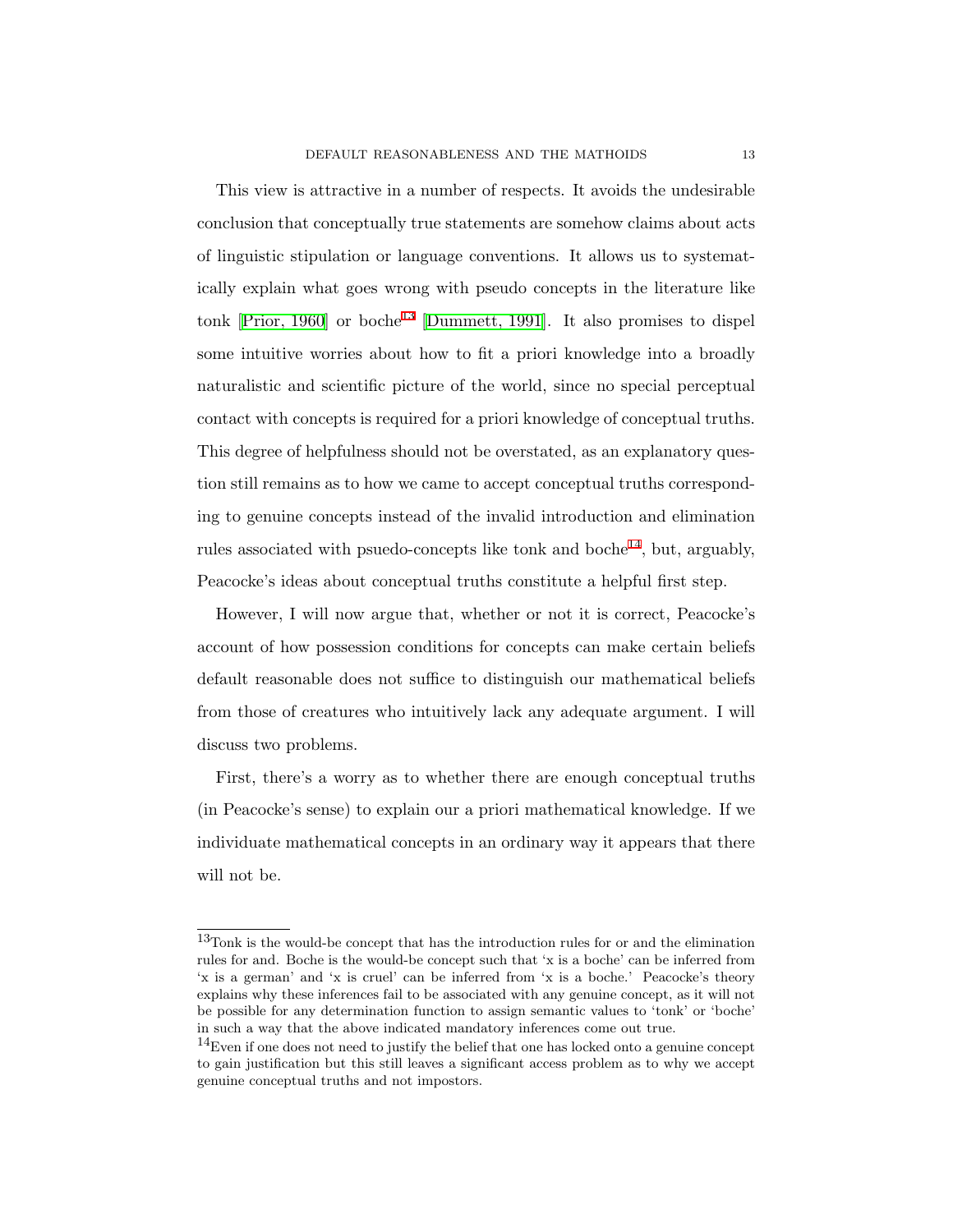Second, there's a worry about concepts that 'pack in' intuitively nonobvious mathematical facts. Even if concepts can be individuated in a way that justifies our mathematical beliefs, but not those of the mathoids, Peacocke's account of conceptual truth entails that similar creatures, the mathoids*∗* , could know FLT by means of a trivially short, intuitively unacceptable, argument.

4.1. **Individuating Concepts.** If we follow ordinary practice in attributing concepts, it's unclear whether there are any conceptual truths associated with mathematical concepts at all. The problem is that we regard people possessing a variety of different premises and inference rules as all having the concept of number. For instance, one person might understand the numbers in terms of induction (if  $P(0)$  and  $(\forall n)[P(n) \implies P(n+1)]$  then (*∀n*)*P*(*n*)) while another person might understand the numbers in terms of the least number principle (if  $(\exists x)P(x)$  then  $(\exists x)[P(x) \land (\forall y < x)\neg P(y)]$ ). Despite accepting different inference rules, both people meet our ordinary standards for possessing the concept number (even if these individuals are unaware of the equivalence of these principles). Thus, it is doubtful whether there any particular claims which must be accepted immediately by anyone who counts thinking about the numbers<sup>[15](#page-13-0)</sup>.

It might at first appear that one could avoid this issue about alternative grips on a single mathematical concept by extending Peacocke's account as follows. Instead of requiring that *everyone* who posses a concept accept

<span id="page-13-0"></span><sup>15</sup>In [[Williamson, 2008\]](#page-29-4) Timothy Williamson advocates a much stronger form of the objection I have outlined above. He claims that there are no statements which must be accepted by anyone who understands a particular concept, much less propositions which are conceptual truths in the more exacting sense at issue here. He gives examples like philosophers who doubt that all vixens are foxes because they think all apparent vixens are cleverly painted dogs and accept an unusual account of the universal conditional which renders universal quantification over empty domains to be false. I think this is an interesting argument, however, I want to stress that my point above does not depend on accepting anything so strong as Williamson's more general claim.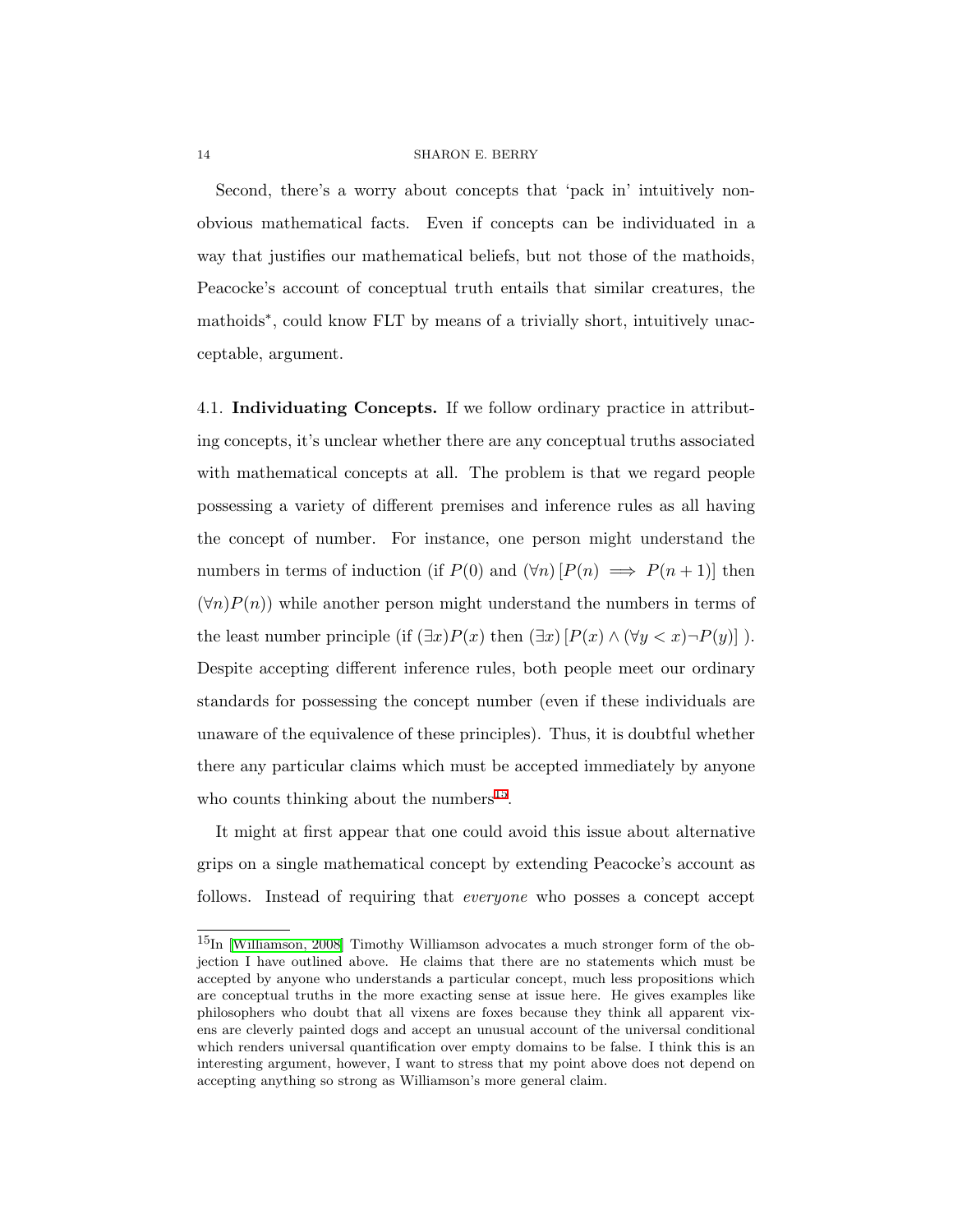a claim for it to qualify as a conceptual truth we might instead demand only that everyone possessing the concept must accept *some* premises and inference methods from which the claim can be derived. Adopting this proposal would allow the least number principle to count as a conceptual truth despite the existence of people who understand the numbers in terms of induction. Though someone who understood the concept of numbers by way of induction might fail to believe the least number principle, the least number principle is derivable from the premises and inference rules they do accept<sup>[16](#page-14-0)</sup>. However, as Wiles' proof demonstrates, FLT is provable from premises that we accept about the numbers<sup>[17](#page-14-1)</sup>. Thus, if this version of the conceptual truth theory justifies our beliefs about the numbers it also justifies the mathoids belief in FLT.

Perhaps, this unwelcome consequence can be avoided by appealing to some notion of what can be established via a *short* argument. We might say that, in order for a claim to qualify as a conceptual truth, everyone who understands the relevant concept must accept some premises and inference rules from which that claim is derivable via a short argument. This would allow us to distinguish the proof of induction from the least number principle and the proof of Fermat's last theorem. However, it is hard to see how the notion of short argument (and the induced individuation of concepts) can be grounded in any thing more principled than contingencies of human psychology. In contrast, it is easy enough to see how psychological facts about the speed of typical human reasoning could have lead us to cluster together inference bundles which are derivable from one another via short arguments under a single concept. Normal human speeds of making inferences allow

<span id="page-14-0"></span> $^{16}\mathrm{Induction}$  and the least number principle can easily be seen to be equivalent over a weak base theory.

<span id="page-14-1"></span> $^{17}$ If you doubt that FLT is provable without set theoretic principles which are not conceptual truths about the numbers then substitute some other deep claim about the numbers which has only long proofs from standard arithmetic axioms.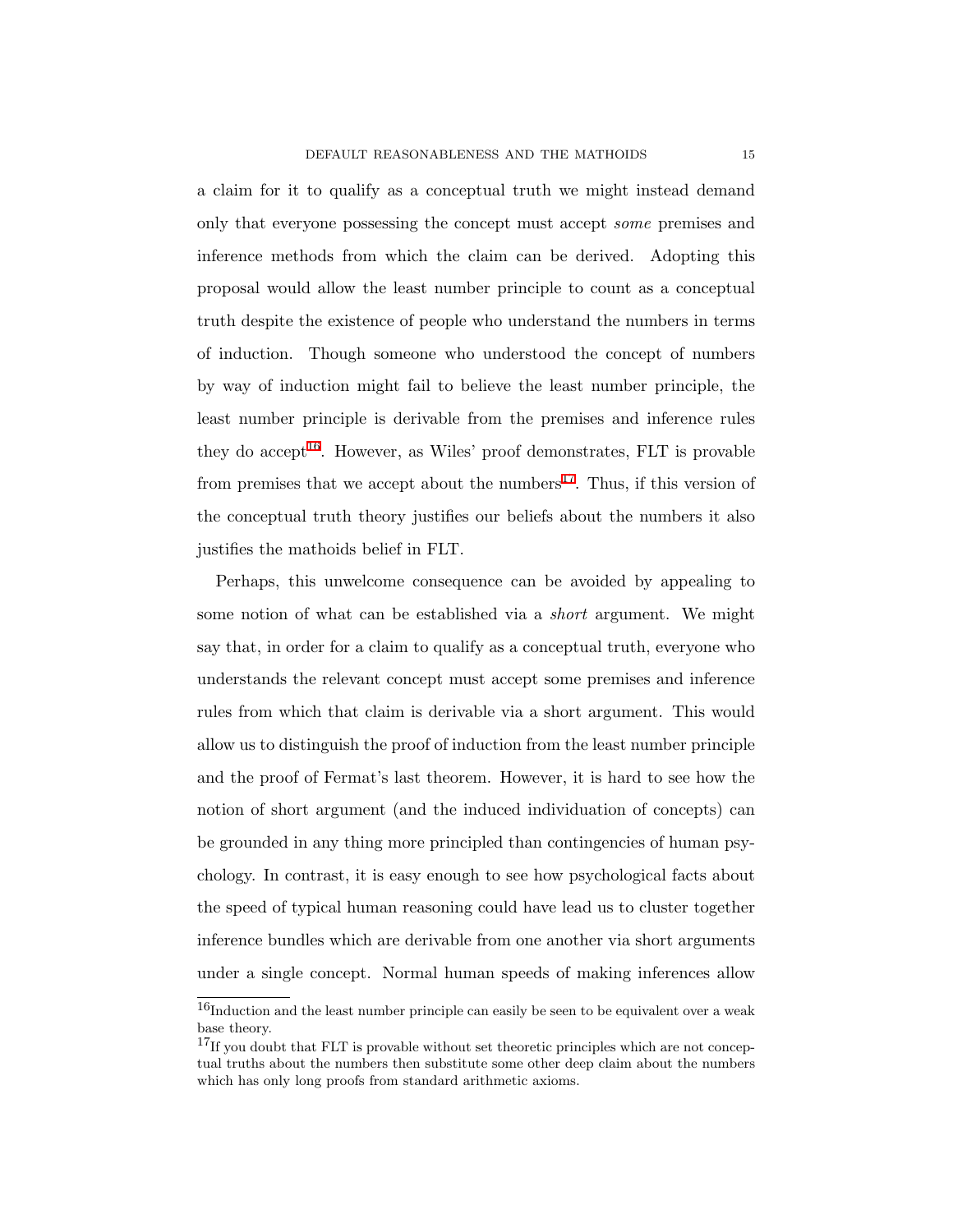us to treat people who find certain slightly different bundles of inferences immediately compelling as deploying the same concepts that we do, e.g., talking and thinking about the numbers, because we can always turn the kinds of arguments which they find compelling into the kinds of arguments which we find compelling without taking much time or trouble. However, on this view, if we were smarter we would individuate concepts more broadly. Thus, we would allow multiple inference bundles whose equivalence can only be established by a longer argument to all qualify as conceptual truths for that concept. As a result, the distinction between conceptual truths and non-conceptual truths will ultimately reflect contingent psychological facts about how quickly humans can derive the premises of some inference bundles from others. In contrast, if one wanted to spell this proposal out in a non-psychologistic way, one would need to appeal to something other than facts about what people can easily and reliably prove to distinguish short arguments.

Alternately, we might give up intuitive verdicts about concept possession, and say that there are genuinely different concepts corresponding to each of the different grips on the notion of number described above. Saying this involves some bullet-biting as it seems quite possible that actual people will acquire the concept of number in the slightly different ways mentioned above. Thus, people will express different propositions when they say things like "For all natural numbers  $a$  and  $b$ ,  $a + b = b + a$ ."

4.2. **Interaction of Conceptual Truths.** Even if we take for granted some workable scheme for individuating concepts in a way that makes sufficiently many claims turn out to be conceptual truths, we face a second objection. Although the conceptual truth proposal lets us deny that the mathoids know FLT immediately, allowing that all conceptual truths are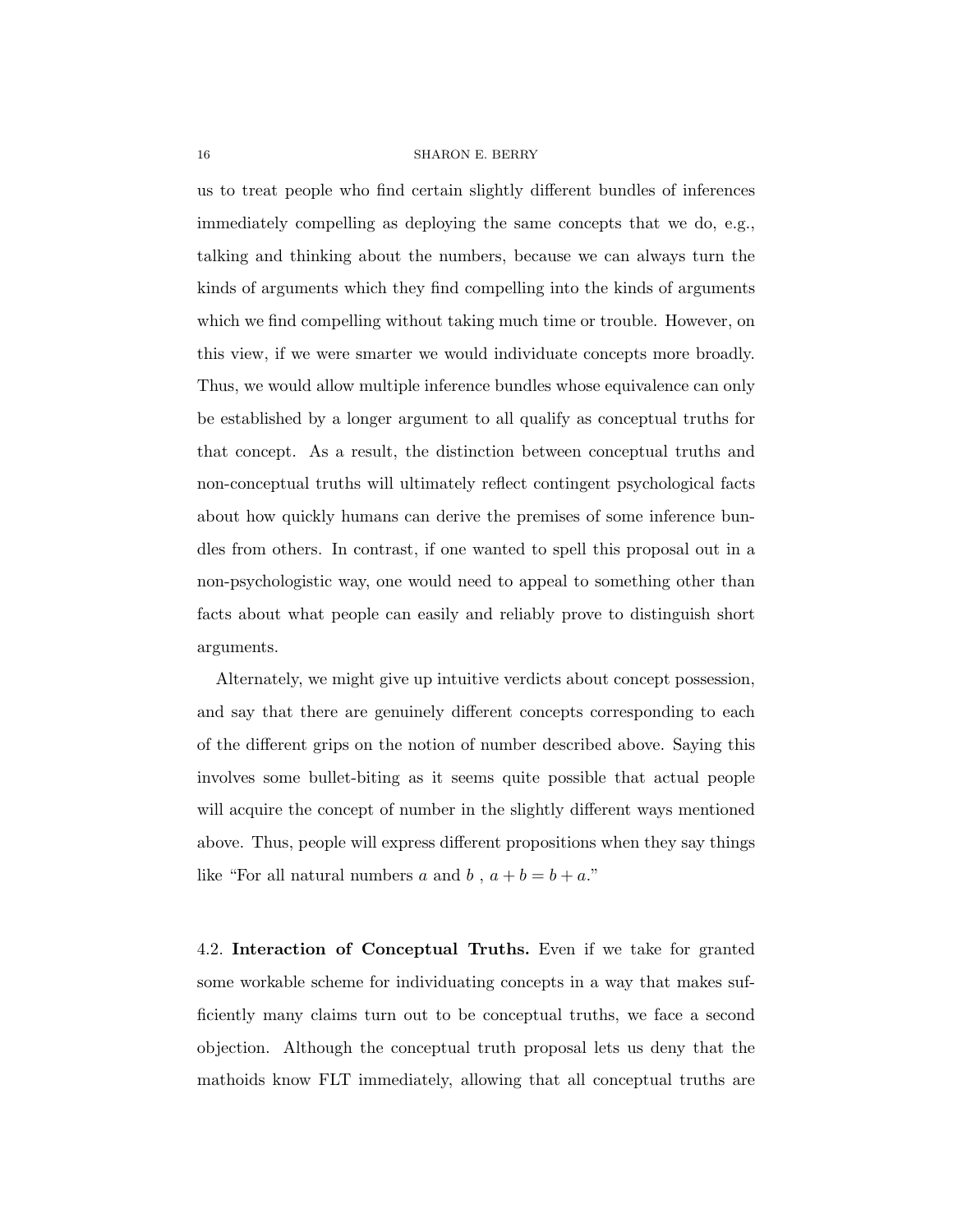default reasonable forces us to accept that other creatures (the mathoids*∗* ) could know FLT on the basis of an equally unconvincing argument.

The problem is that, as Boghossian has pointed out [\[Boghossian, 2003](#page-28-0)], theories which say it is default reasonable to accept any genuine conceptual truth give rise to problem-cases with regard to concepts that seem to 'pack too much in.' The conceptual truth proposal authorizes us to reason about any coherent concept, not merely those we are justified in believing are coherent. But, this permission to use non-obviously coherent concepts can be parlayed into permission to explicitly believe correspondingly non-obvious necessary truths via a short argument. In particular, we can design a concept whose coherence depends on the truth of FLT and use that concept to infer the truth of FLT in the numbers.

To illustrate this point, consider the concept 'schnumber' characterized by the following bundle of claims:

- <span id="page-16-2"></span><span id="page-16-0"></span>(1) The schnumbers satisfy the Peano axioms for arithmetic.
- (2) No proper initial segment of the schnumbers satisfies the Peano Axioms.
- <span id="page-16-1"></span>(3) The schnumbers satisfy FLT.
	- i.e., There are no schnumbers  $a, b, c, n$  with  $n > 2, a, b, c > 0$ such that  $a^n + b^n = c^n$

Since FLT is true of the numbers, the above claims characterize a coherent concept as one can assign the same extension to the schnumbers as one does to the numbers. Thus, if the mathoids*∗* assume these statements and thereby possess the concept of schnumber, then belief in these statements is default reasonable for the mathoids*∗* . But, if they are entitled to these premises then they can give a quick 'proof' that Fermat's last theorem holds for the numbers as follows: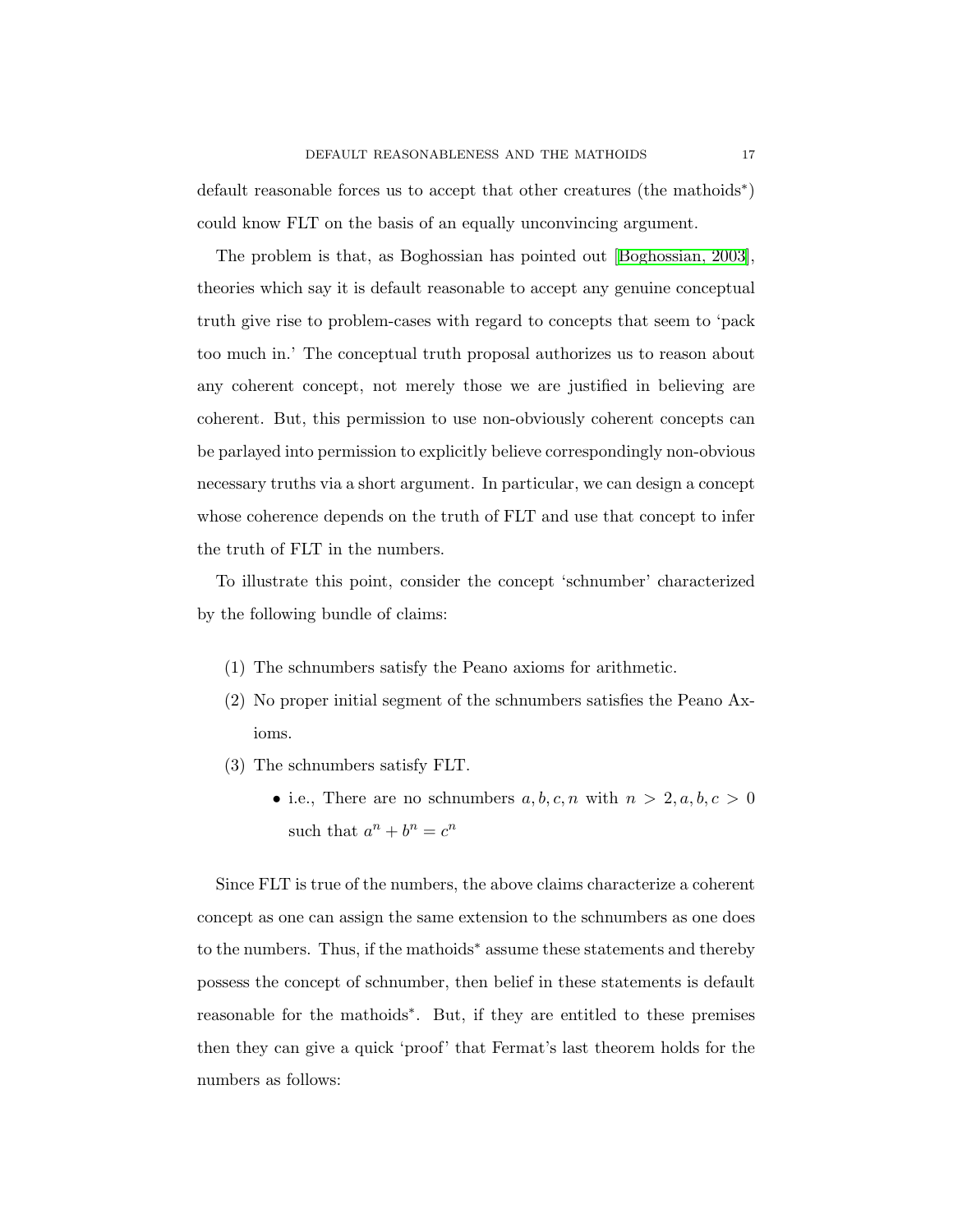**Theorem 4.1.** *There are no natural numbers*  $a, b, c, n$  *with*  $n > 2, a, b, c > 0$ *such that*  $a^n + b^n = c^n$ 

*Proof.* By standard results in mathematical logic, any structure satisfying the Peano axioms has an initial segment isomorphic to the numbers. By [2](#page-16-0) that initial segment can't be proper and hence the schnumbers are isomorphic to the numbers. By [3](#page-16-1) the schnumbers satisfy FLT and by isomorphism so do the numbers.  $\Box$ 

Thus, it would seem that any creatures with the schnumber concept can come to know that FLT is true by way of the short argument above. Yet, intuitively, the argument above is just as inadequate as the mathoids' original one line proof<sup>[18](#page-17-0)</sup>.

Now what can be done to respond to this worry?

Within the limits of Peacocke's view, we may attempt to block the proposal above by denying that there's a genuine concept schnumber corresponding to the bundle of inferences above. One might argue that, although coherent, the schnumber concept is bad because it 'packs something extra in.' Thus, one might try to say that there are only genuine concepts corresponding to bundles of inferences such that none of the relevant premises or

<span id="page-17-0"></span><sup>18</sup>Boghossian [\[Boghossian, 2003](#page-28-0)] argues against Peacocke by considering the concept flurg which has an introduction rule allowing one to infer that 'x is a flurg' from 'x is an elliptical equation' and an elimination rule allowing of to infer that 'x can be correlated with a modular form' from 'x is a flurg.' While also providing necessarily truth preserving inferences one might object that flurg is not truly a concept in the appropriate sense. After all, we do not typically introduce concepts by directly specifying introduction and elimination rules and one might feel there is something suspect about defining a concept in terms of inferences about some other concept. In contrast, the concept schnumber is characterized in exactly the same way as intuitively acceptable concepts like number. Indeed, if the conceptual truth proposal is to justify our mathematical beliefs it must justify our belief in claims [1](#page-16-2) and [2](#page-16-0) for the numbers. Moreover, if the proposal is to account for the standard mathematical practice of applying results in one area of mathematics to another, e.g., the use of analysis in number theory, it must authorize the sort of application used in the argument above. Thus, it would seem that the conceptual truth proposal is unable to provide the desired distinction between intuitively acceptable and unacceptable arguments.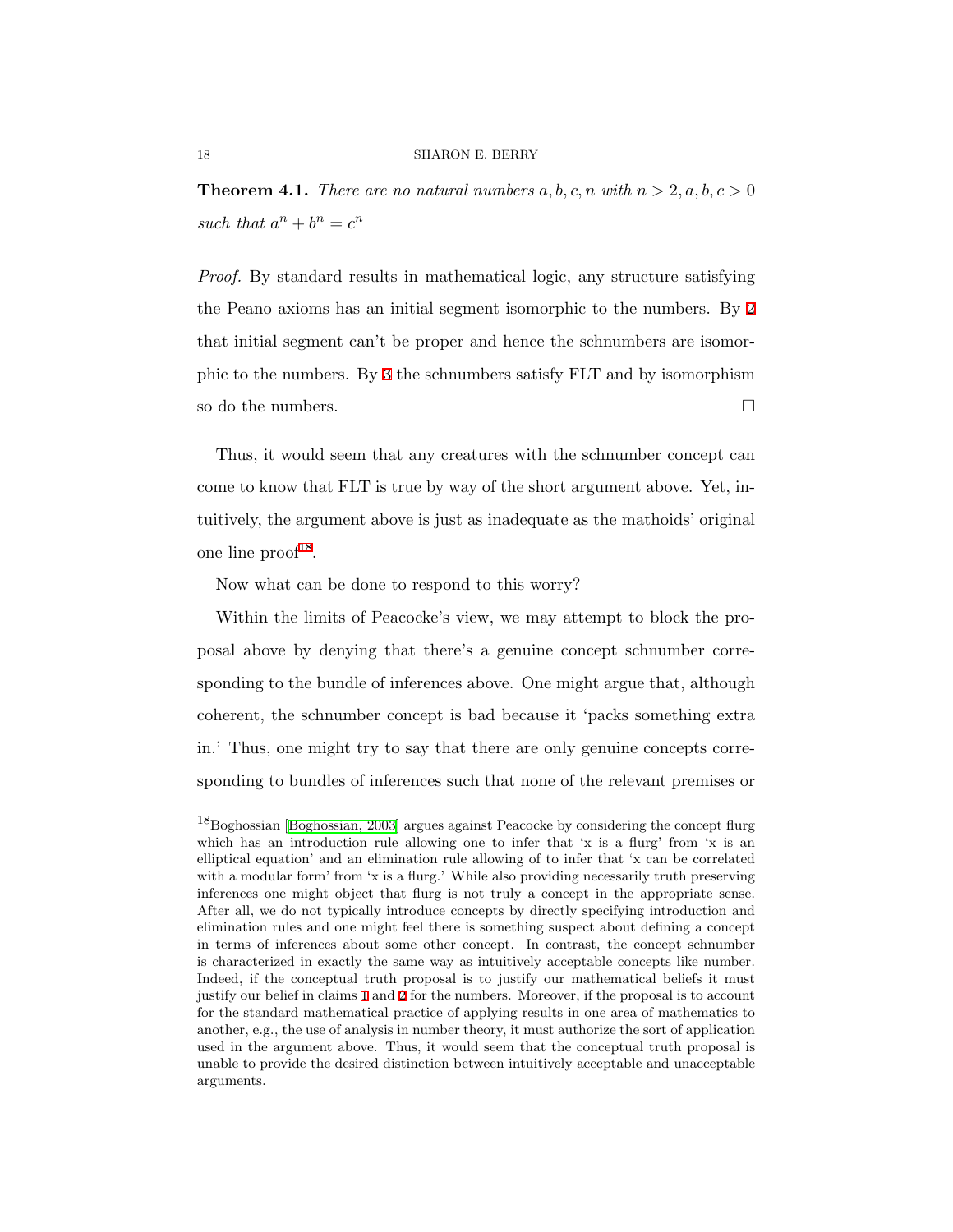inference rules are redundant: no premise or inference rule can be derived from some combination of the other constitutive premises and inference rules associated with that concept.

One problem with this line of response is that it's not clear that there is any psychologically realistic way to individuate the constitutive premises and inference rules for our mathematical reasoning which satisfies this constraint. The premises and inferences which we find immediately obvious and take as unargued premises in apparently justified mathematical reasoning seem to involve a great deal of redundancy. For instance, the least number principle and the principle of induction both seem obvious and can figure in apparently justified deductions about the integers.

More importantly however, it is trivial to modify the schnumbers concept so it's not redundant. Rather than asserting that "The schnumbers satisfy the Peano axioms for arithmetic." we simply modify the first claim to instead assert that "If FLT is true in the schnumbers then the schnumbers satisfy the Peano axioms for arithmetic." On this modified description we can't remove either claim without substantially changing the concept under consideration.

Thus, I do not think Peacocke's metasemantic approach to a priori knowledge ultimately gives us the resources to distinguish paradigmatically good mathematical reasoning and intuitively unsatisfying mathematical reasoning. If we think of concepts as inference bundles (as Peacocke seems to) then very powerful and substantive assumptions can be packed into a concept. As Peacocke doesn't provide any means to determine which inference bundles correspond to genuine concepts, his approach fails to provide the principled distinction we are looking for between the assumptions made by the mathoids and those we make.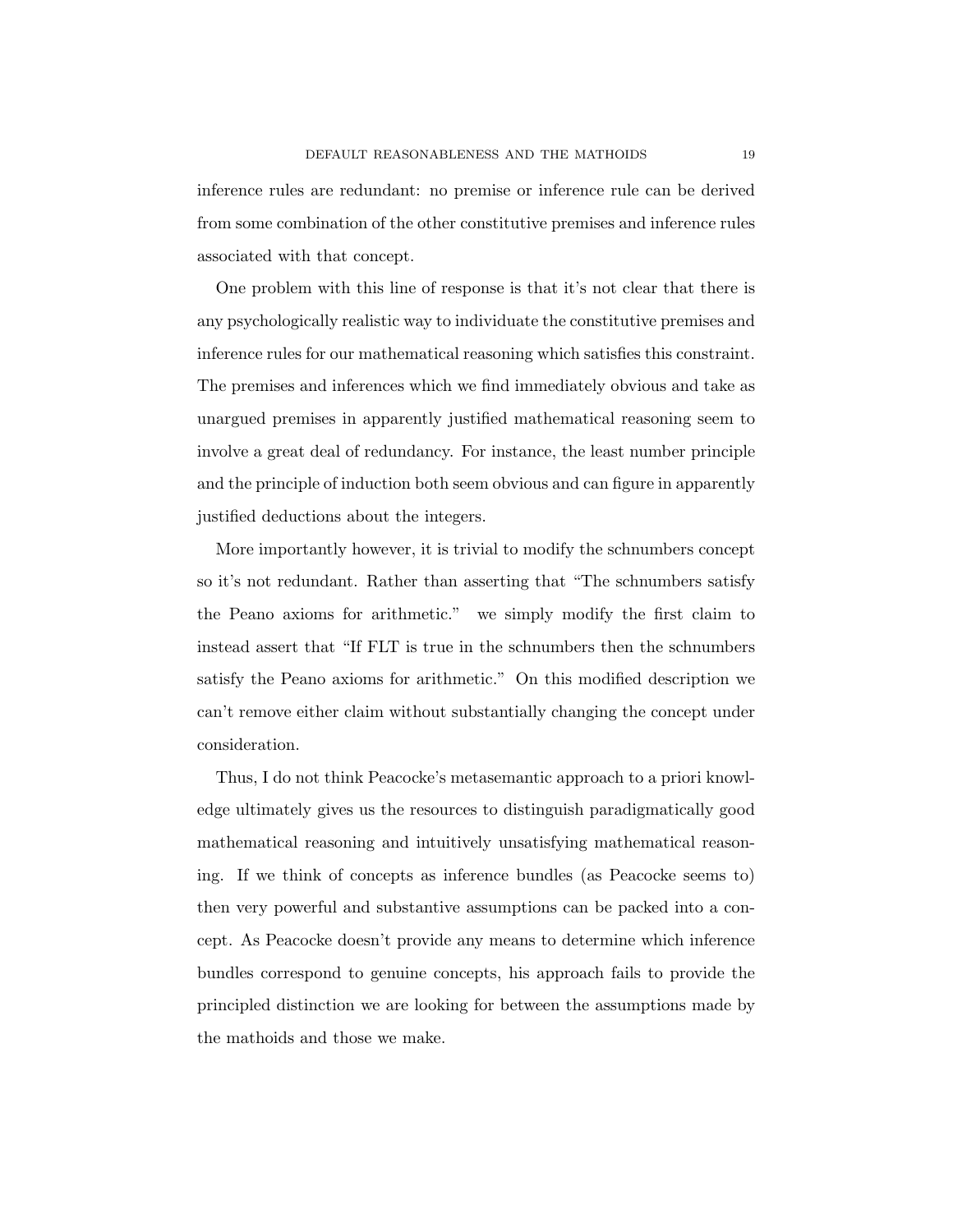Going outside of Peacocke's own story, we may note that when Boghossian first drew attention to this overgeneration problem he proposed that the problem could be solved by maintaining that it is only default reasonable to assume conceptual truths associated what might be called 'minimal' concepts. Thus, he thinks that we are justified in thinking things like 'if there are numbers they have the various features listed in the Peano axioms.' But, we are not justified in accepting the Peano axioms outright. This view has it's attractions but, we should note that it cannot help with the task at hand.

If one takes this approach then one will need to appeal to something other than default reasonableness in virtue of conceptual truth to explain our mathematical knowledge. The problem is that we frequently apply results from one area of mathematics to another in a non-hypothetical fashion. When we use results from analysis or group theory to prove theorems about the numbers we don't conclude that *if* there are groups/reals then the numbers satisfy the theorem. Rather, we conclude the theorem is true. Thus, as Michael Potter has emphasized [\[Potter, 2007\]](#page-29-9), whatever our knowledge of the numbers amounts to, it includes at least the claim that the axioms of number theory are first order logically consistent. But, this claim does not in any way follow from the kind of conditional claims about what objects must be like if there are numbers, which Boghossian is willing to allow as conceptual truths. Thus, this view no longer answers the challenge at hand providing a sufficient condition on default reasonableness which explains our a priori knowledge of mathematics but not that of the mathoids.

# 5. The Indispensability Approach

A very different approach to distinguishing our epistemic situation from the mathoids' arises from appeal to pragmatic considerations associated with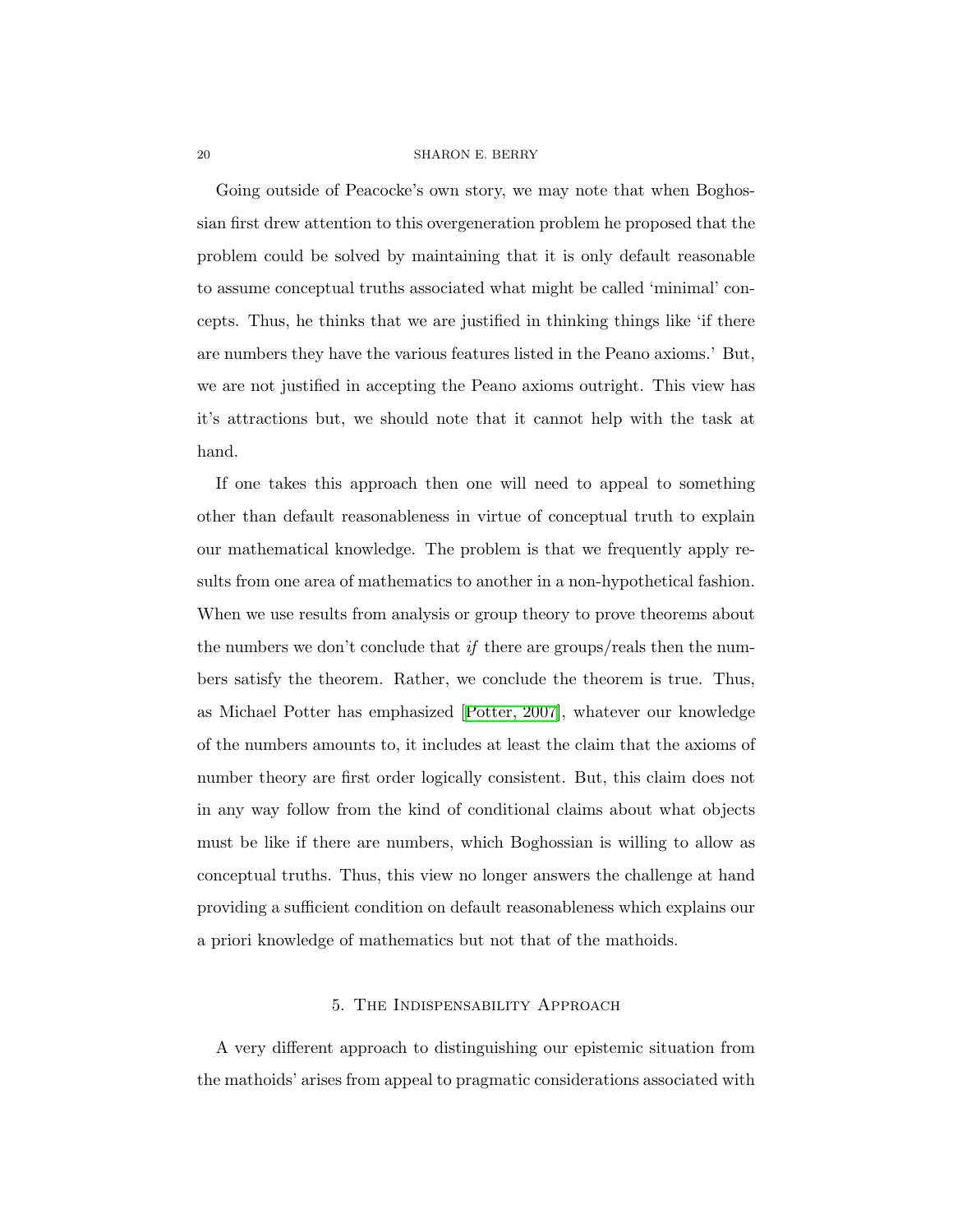epistemically mandatory projects. In their recent paper *How are basic belief forming methods justified* [\[Schecter and Enoch, 2008\]](#page-29-2) Enoch and Schechter make the following proposal:

A thinker is prima facie epistemically justified in employing a belief-forming method as basic if there is a project that is rationally required for the thinker such that:

- <span id="page-20-0"></span>(1) it is possible for the thinker to successfully engage in the project by employing the method and
- <span id="page-20-1"></span>(2) it is impossible for the thinker to successfully engage in the project if the method is ineffective.

Moreover, where clauses [\(1\)](#page-20-0) and ([2\)](#page-20-1) apply, it is in virtue of these facts that the thinker is so justified.

The idea here is that we face certain non-optional cognitive projects including,"the project of understanding and explaining the world around us" [[Schecter and Enoch, 2008\]](#page-29-2). These projects are non-optional in the sense that an agent is rationally required to try to engage in them. For example, Enoch and Schechter claim that the project of understanding and explaining the world is non-optional in the sense that, "a thinker who does not inquire about the world around him is intuitively doing something wrong." Furthermore, certain methods of reasoning which allow us to successfully engage in these (supposedly) non-optional projects have the important further feature that they will succeed in these projects if any method can.

Enoch and Schechter want to suggest that this feature gives us a kind of prima facie epistemic warrant for using these methods. We are rationally required to engage in certain cognitive projects and using these methods will let us succeed if anything will. A natural temptation is to read Enoch and Schechter's proposal as giving an account of when it's ok (in some sense) to make epistemically unjustified assumptions. However, Enoch and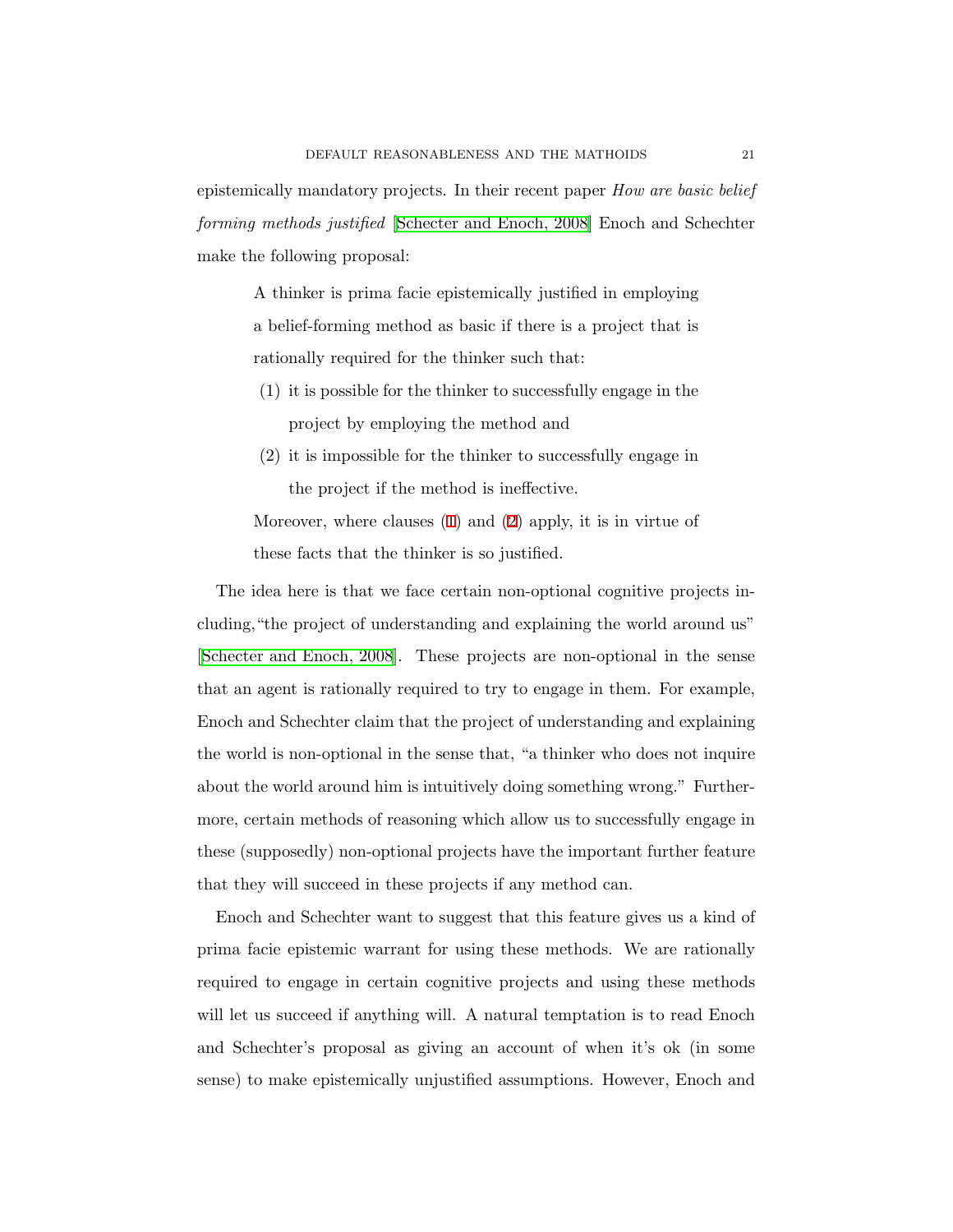Schechter explicitly reject this interpretation and make it clear that, on their proposal, beliefs formed by a method that satisfies [\(1\)](#page-20-0) and ([2](#page-20-1)) thereby have (defeasable) epistemic justification.

Can appeals to this kind of indispensability distinguish our methods of mathematical reasoning from those of the mathoids?

Insofar as Enoch and Schechter say very little about what projects are non-optional or what constitutes success in these projects, it is hard to definitively evaluate whether they can distinguish our mathematical practice and that of the mathoids. However I think there are strong prima facie reasons for pessimism. For example, if Enoch and Schechter say that learning about mathematics is part of a non-optional cognitive project then their criteria can't distinguish our methods from those of the mathoids<sup>[19](#page-21-0)</sup>. Both our methods and the mathoids' will satisfy the first condition since both are reliable ways of learning about mathematical facts. As the mathoids can prove exactly the same results as we can, their methods succeed in exactly the same scenarios as ours do. Thus, condition  $(2)$  $(2)$  $(2)$  ('it is impossible for the thinker to successfully engage in the project if the method is ineffective') is satisfied for the mathoids if we satisfy it. Hence, Enoch and Schechter's criteria fail to distinguish the mathoids' methods from our own.

Additionally I will argue that Enoch and Schechter's proposal already faces serious internal problems with regard to the single motivating example they do provide details about: the task of vindicating inference to the best explanation (IBE). In order to vindicate the default reasonableness of IBE in the way that they claim, Enoch and Schechter need to show that IBE satisfies their second requirement, in particular, that it is impossible to successfully

<span id="page-21-0"></span> $^{19}{\rm Here}$  I am taking 'our methods' to specify the specific content of the assumptions and inferences that can be made. If, instead one thinks of our method as something like 'believe the mathematical claims that seem obvious to you' then the mathoids and ourselves are employing the same method, so Enoch and Schechter's account vindicates one if it vindicates the other.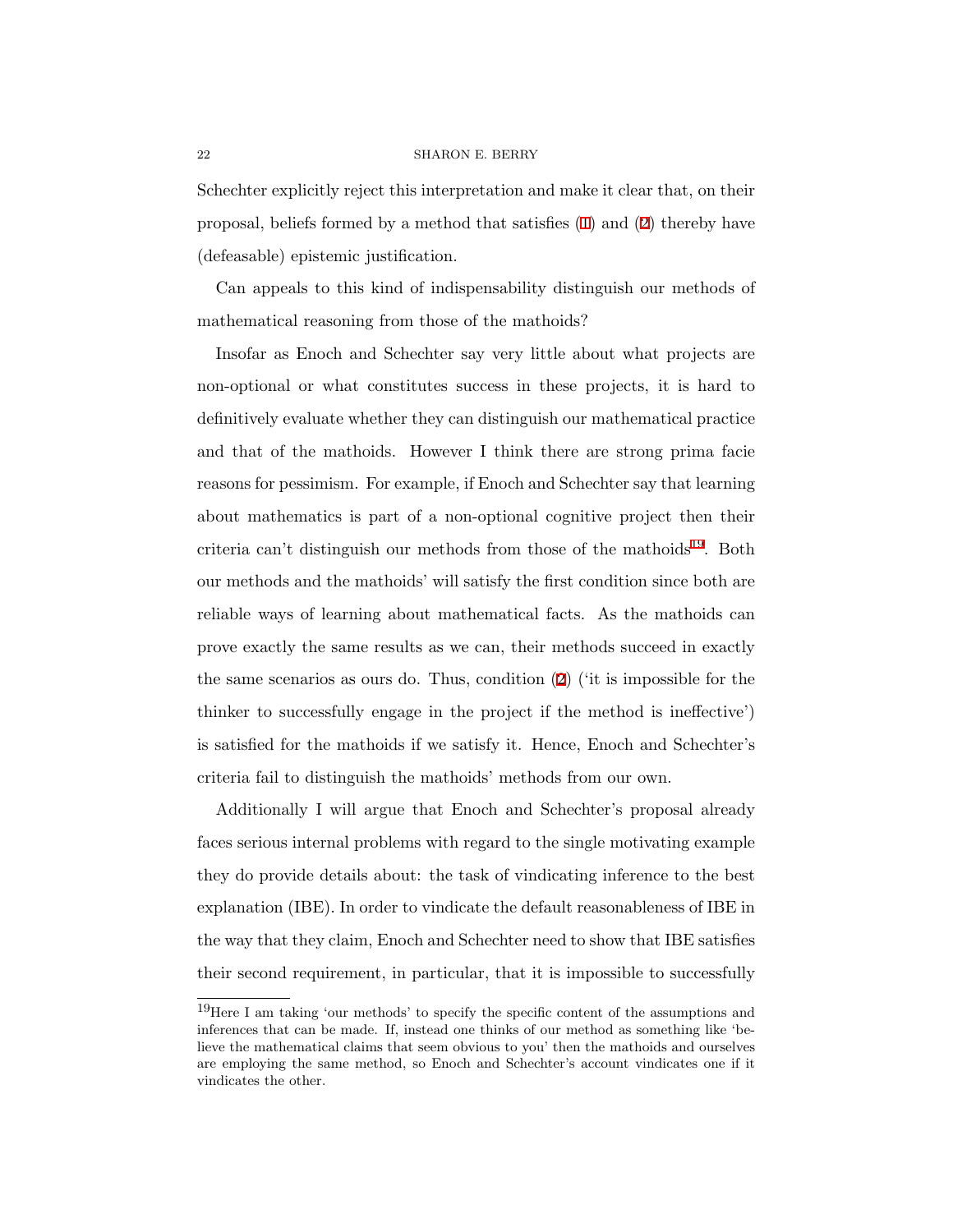engage in the project of understanding and explaining the world around us if IBE is ineffective. This is presumably what distinguishes IBE from other methods of understanding and explaining the world around us which are intuitively not justified, such as assuming the true laws of fundamental physics.

But how does IBE itself fare with regard to this requirement? Consider worlds that satisfy the constraint PEASOUP indicated below.

**PEASOUP** Everything outside a 5 foot radius around you is pea soup, but when you walk by the soup forms up into ordinary material objects around you (including the photons that mediate vision), making it appear as if the normal laws of physics govern the entire world.

With this in mind, let PEASOUPISH IBE be the method of reasoning which resembles inference to the best explanation but assigns very high prior probability (perhaps 1) to the hypothesis that the world obeys elegant laws up to a radius of 5 feet and is composed of PEASOUP outside that radius.

Now, presumably, we wouldn't count IBE as a successful method for un-derstanding and explaining the world if PEASOUP was actually true<sup>[20](#page-22-0)</sup>. But, this raises a serious problem for the claim that worlds where IBE fails are worlds where no other method would succeed. For, it seems that PEA-SOUPISH IBE is precisely a method that succeeds at some of these worlds where IBE fails.

<span id="page-22-0"></span> $^{20}\mathrm{If}$  Enoch and Schechter claim that IBE still succeeds at PEASOUP worlds merely on the basis of accurately predicting the behavior of objects in a 5 foot bubble around the observer then we must apply the same criteria to assess the success of PEASOUPISH IBE. However, at any world in which IBE succeeds in predicting the behavior of nearby objects so does PEASOUPISH IBE. Thus, if we are to count IBE as succeeding at PEASOUP worlds then we must count PEASOUPISH IBE as succeeding at the actual world and all other worlds where IBE makes accurate predictions about nearby objects. More generally it becomes unclear why we should think that IBE succeeds at any worlds where PEASOUPISH IBE. If it does not then PEASOUPISH IBE will come out to satisfy Enouch and Schecter's second criteria if IBE does. This is an unwelcome result because although Enouch and Schecter are happy to allow that slight variants on inference to the best explanation are justified, they would presumably reject the conclusion that someone can be justified in believing a priori that everything outside of a 5 foot radius is pea soup.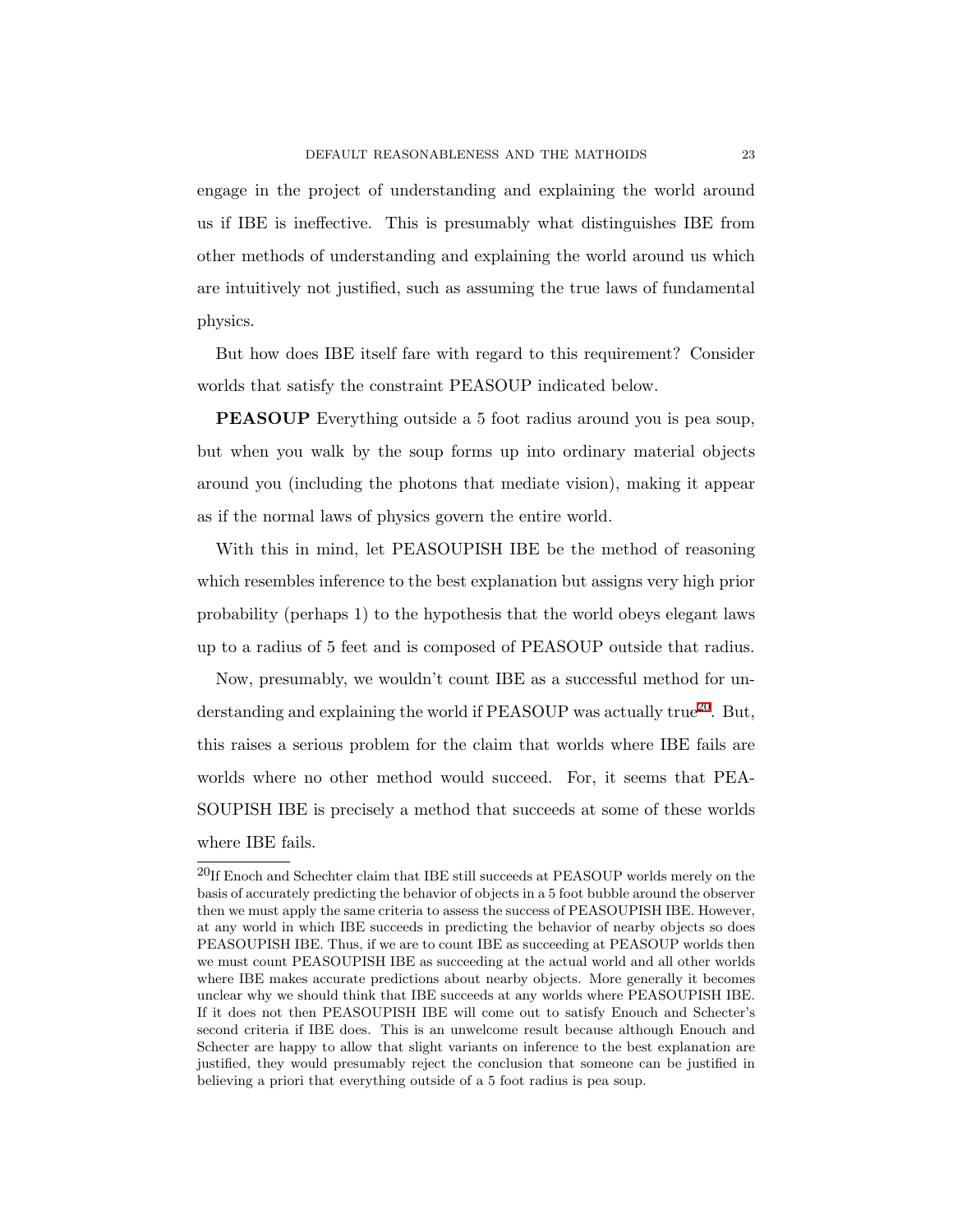How might Enoch and Schechter respond to this challenge? One possible line of response concerns the issue of what qualifies as a belief forming method. In a footnote Enoch and Schechter appeal to an intuitive sense in which not all "arbitrarily complex functions from beliefs (and other mental states) to beliefs" count as genuine belief forming methods. Unfortunately, they offer no other guidance as to what qualifies as a genuine belief forming method. Perhaps Enoch and Schechter would try to save their justification of IBE's default reasonable status by arguing that PEASOUPISH IBE doesn't count as a genuine method of forming beliefs.

However, it is hard to see how this restriction can be motivated by anything in the intuitive notion of belief forming method which Enoch and Schechter appeal to. We might intuitively require that belief forming methods have to be general in some way: they should yield verdicts about a range of different cases, and these verdicts should be produced by some kind of uniform process. Thus, arguably, the method of just making some short list of assumptions and stopping there does not count as a genuine method in the intuitive sense. However, PEASOUPISH IBE seems to be a quite unified and general belief forming method, certainly no less acceptable than rejecting extreme skepticism and then applying IBE.

Perhaps Enoch and Schechter could respond to this criticism by stipulatively defining a more restrictive notion of what counts as a genuine method. However, in order to deny that PEASOUPISH IBE constitutes a genuine method, Enoch and Schechter would have to provide some *principled* sense in which IBE (which they are claiming does constitute a genuine method) qualifies but mere Bayesian updating on certain priors as per PEASOUPISH IBE does not. Thus, they would have to provide a distinctively unified and elegant characterization of the good priors associated with IBE or show that IBE ought to be understood in some more elegant and uniform way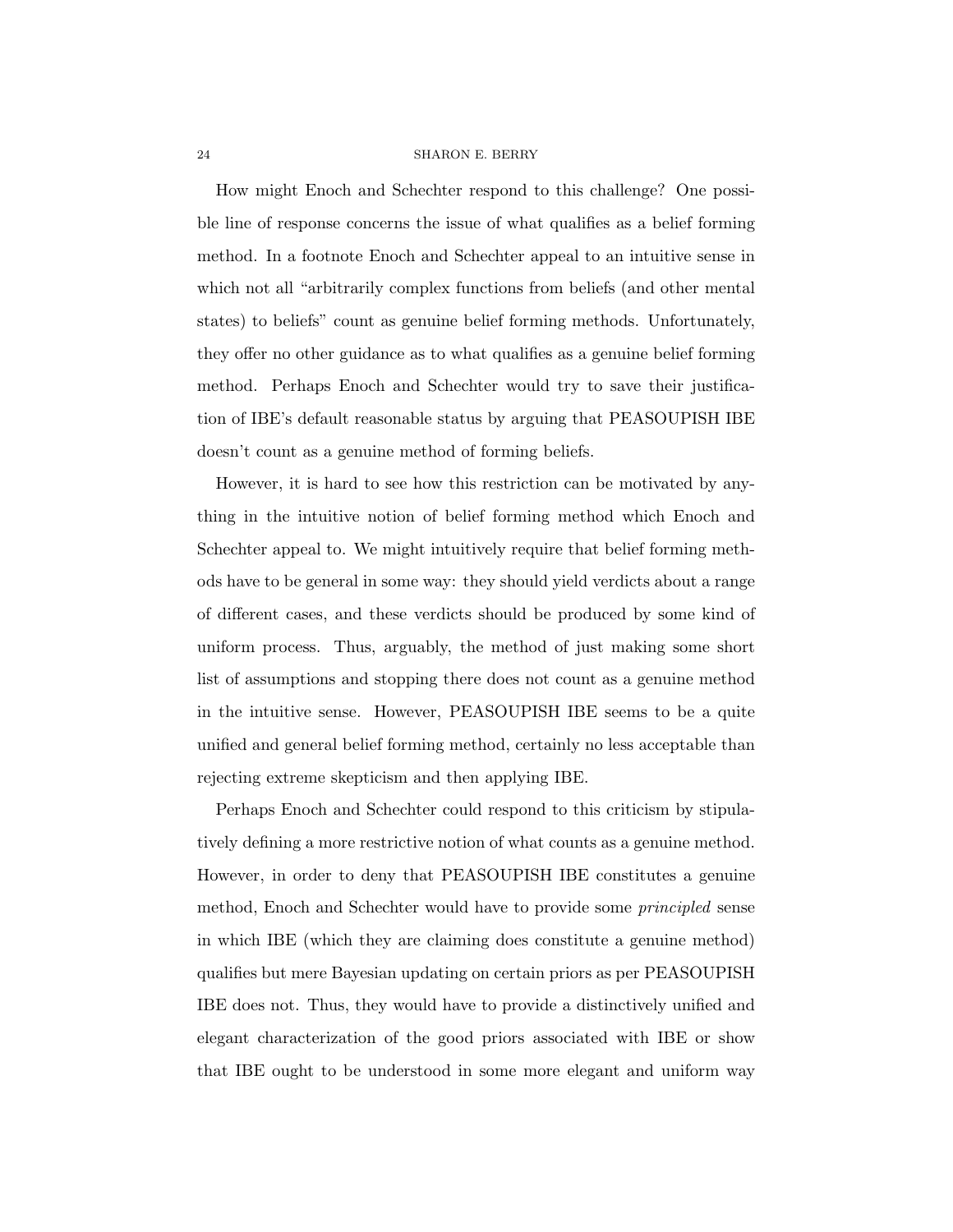than Bayesian updating on priors. However, the project of providing a unified logic of induction is infamously hard. Even if they had such a unified logic in hand, Enoch and Schechter would still have to demonstrate that no comparably elegant method yields true beliefs in a PEASOUP world. Unfortunately, their article provides no hint as to how either of these things might be accomplished.

Alternatively, we might try to avoid the problem above by weakening Enoch and Schechter's requirement that it be literally **impossible** for the thinker to successfully engage in the relevant project if the method is ineffective. Perhaps, there is something epistemically important about the fact that IBE is only bested by alternative methods like PEASOUPISH IBE at quite remote possible worlds.

One way of fleshing out this idea is to restrict the scope of the claim above to some range of worlds which are sufficiently close to the thinker. However, this modification seems to entail that accepting the actual laws of physics, or at least the regularities embodied by the periodic table of elements is reliable. One might also worry about whether one can provide a provide a principled way of drawing the boundary between worlds which are and are not sufficiently close.

Another way of fleshing out this idea which avoids the last worry above would be to say that success (at the relevant cognitive project) has to be impossible *at the closest worlds where the method is unreliable*. This would save IBE if it were plausible that the closest possible worlds where IBE fails are completely anarchic ones where no belief method would succeed. Unfortunately, though this seems highly contentious at best. For the actual physical laws of our world would seem to allow the construction of brains in vats. Thus, there would seem to be some centered possible worlds which are quite close to the actual one where the center is a brain in a vat and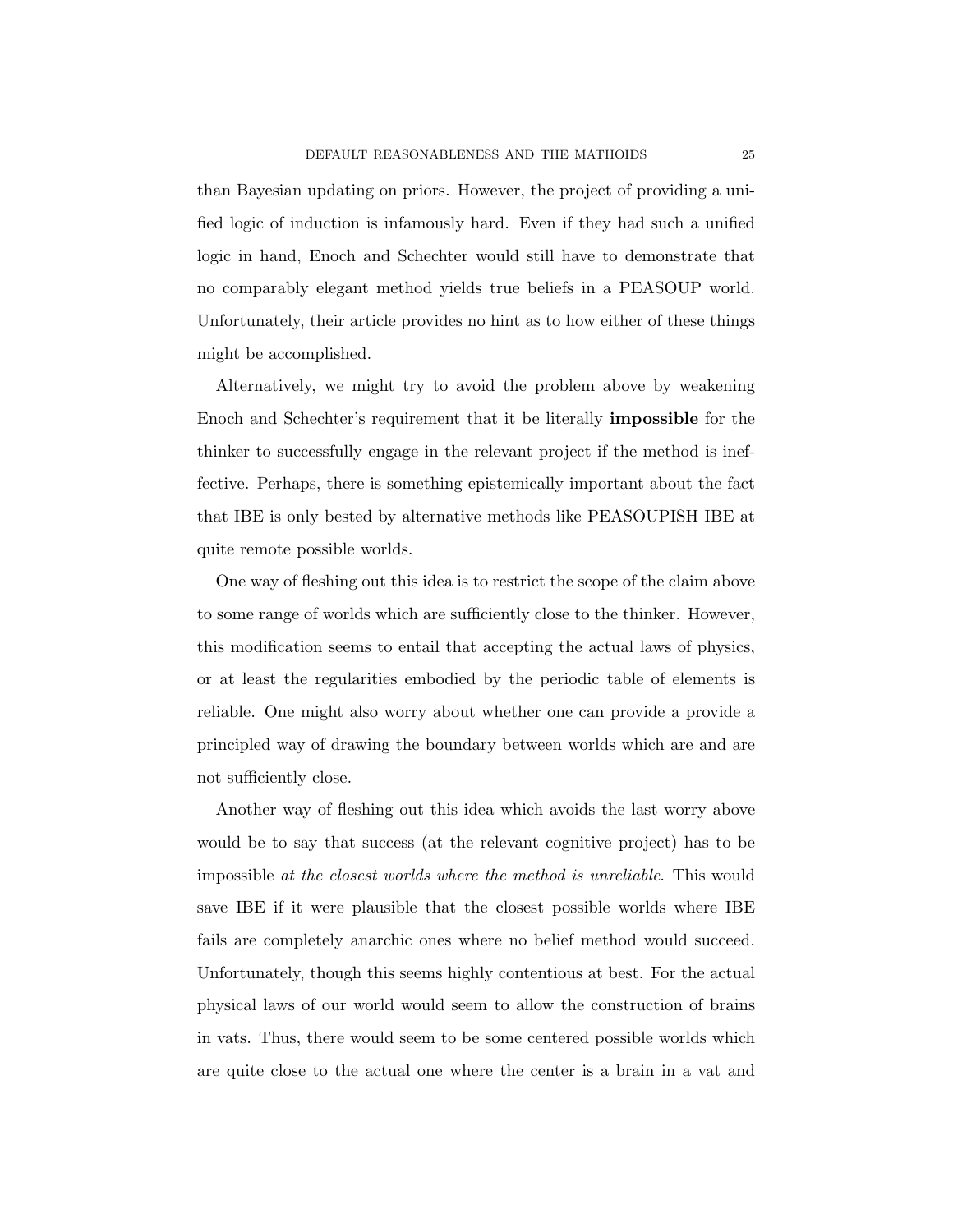doing induction the way that we ordinarily do it will lead to beliefs which are at least as false as those produced by PEASOUPISH IBE. Yet, it would seem that there are other methods which could work reasonably well in these worlds. The method of (so to speak) 'BIV IBE' where one assumes that one is a brain in a vat created by creatures in a world with an elegant non-vatlike physics would seem to do reasonably well. Someone who had the advantage of knowing that you are a brain in a vat created by creatures largely like ourselves could usefully try a range of special strategies to learn things about the world outside the vat. For instance, they might try to communicate with the people running the simulation and request to be let out, infer things about how the simulating computer must function in light of universal computational limitations or repeatedly speak about the ethical considerations of keeping brains in vats against their will. Thus, it would seem that there are quite close worlds where IBE fails and some alternative strategy succeeds.

Thus, as it stands Enoch and Schechter's proposal can only succeed at explaining even our knowledge of their central example with some very substantial, and uncertain, assumptions or modifications and even then it fails to distinguish the assumptions we make in our mathematical arguments from those made by the mathoids.

### 6. Conclusion

After these negative results, let me conclude by considering what the philosophical landscape would look like if we gave up the search for a principled sufficient condition on default reasonable beliefs which can distinguish our mathematical reasoning from that of the mathoids. There are three possible ways of going forward if one gives up this hope.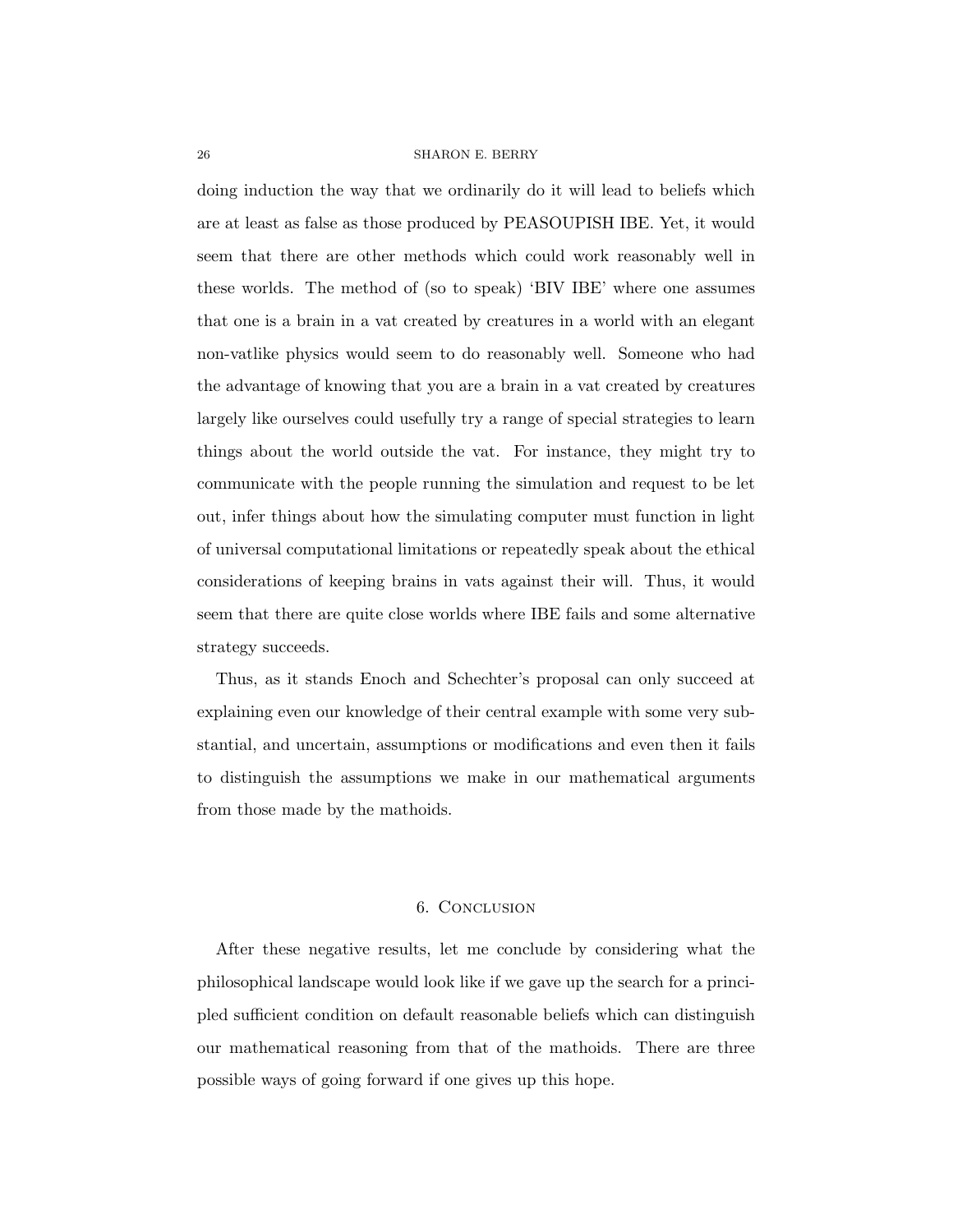First, one can draw the conclusion that a priori knowledge is not best understood solely in terms of default reasonable beliefs. Thus, for example, we might take a coherentist approach to justification and allow virtuous circles of justification. Or we might accept that some cases of a priori knowledge are justified by a special experience of rational insight. Note, however, that while this paper focuses on problems for attempts to ground a priori knowledge in default reasonable beliefs, similar problems appear if one tries to understand our justification for accepting the starting points of our mathematical reasoning in coherentist or rationalist terms. For example, we saw in section [3](#page-6-1) that mere appeals to coherence do not suffice to differentiate us from the mathoids. Similarly, merely invoking rational intuition does not suffice to dispel the problem. If one thinks about the experiences of rational intuition as some kind of phenomenological halo (a mere feeling of obviousness and confidence) it also fails to distinguish us from the mathoids $2<sup>1</sup>$ .

<span id="page-26-0"></span><sup>21</sup>One might instead prefer to think about of rational intuition as involving something more substantive. For instance, reliable use of mental images whose structure resembles that of the mathematical objects under consideration like that proposed by Chudnoff [\[Chudnoff, 2012b](#page-29-10), [Chudnoff, 2012a\]](#page-29-11). However, I do not think that this requirement will suffice to ensure that knowledge of a mathematical claim requires having anything that we would be inclined to recognize as an adequate argument for the claim. For, the question of whether a given mental picture is similar in structure to the mathematical objects which it is being used to represent depends on complex and non-obvious mathematical facts, e.g., a given picture might correctly represent the numbers just if FLT is true. Thus, there will be some mental pictures whose structural similarity to the mathematical claims under consideration is itself a highly non-obvious mathematical fact. Creatures who are innately inclined to use these powerful and non-obviously accurate methods of picturing will be able to know claims like Fermat's last theorem immediately by appeal to these mental pictures. Yet, even if we could some how look into their heads and see the mental pictures they are using, we would not be convinced that the relevant mathematical facts follow from the corresponding claims about the mental pictures. After all, seeing that the picture accurately represents the mathematical subject matter could even require knowing the very claim at issue. Thus, they will know without being able to provide anything that would strike us as an intuitively adequate argument.

In saying all this I do not mean to assert that no adequate story can be told about how a theory of rational insight could authorize only intuitively adequate a priori arguments, only that there is a prima face question about how this can be done.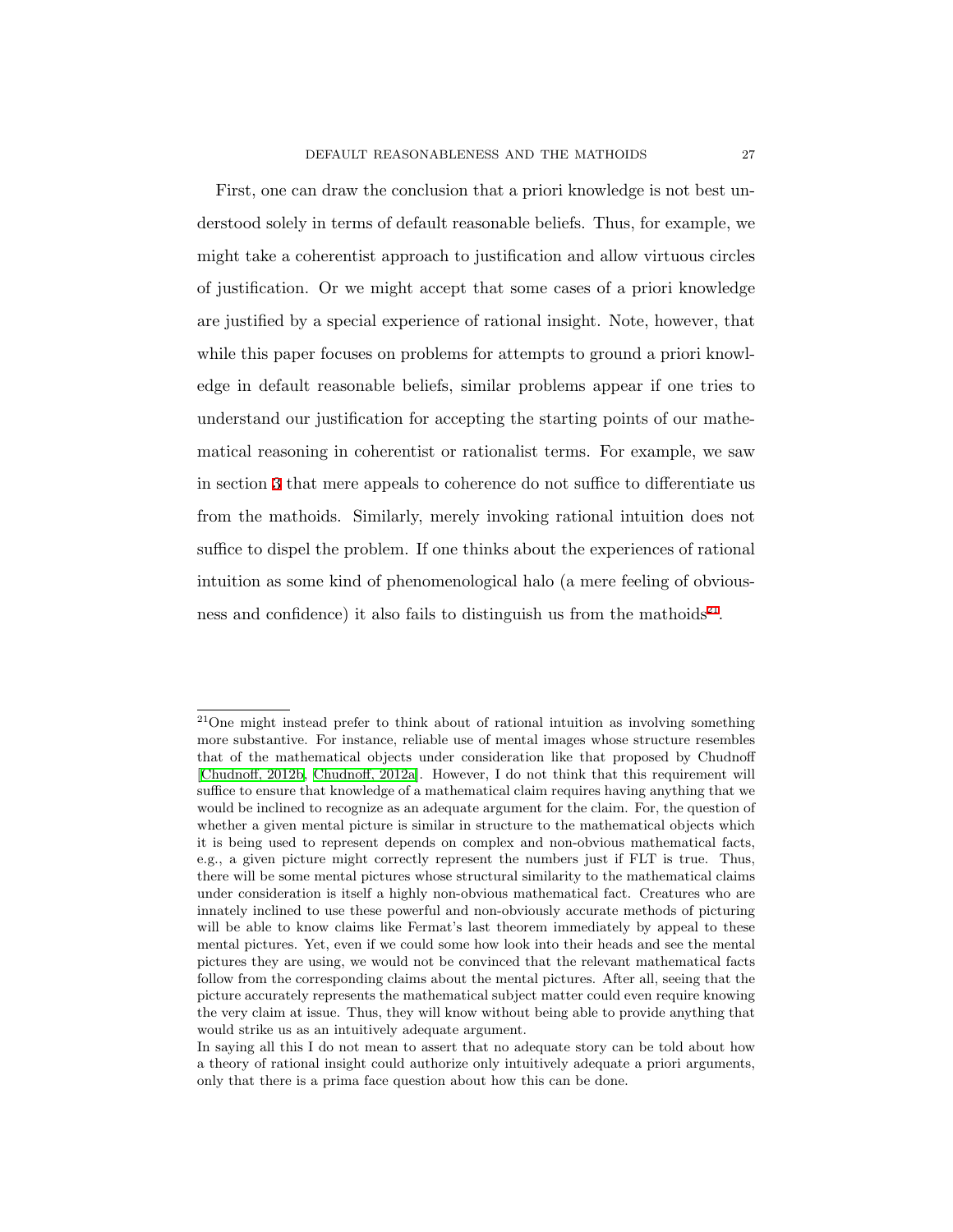Second, we could deny that the mathoids' assumptions are default reasonable, but say that there is no there is no *principled* feature which distinguishes their relationship to the propositions they assume from our relationship to the propositions we assume. For example, if we were willing to accept a certain kind of psychologism about default reasonableness, we might identify the default reasonable claims with the true (or necessarily true) propositions which *actual human beings* tend to find immediately obvious. On this view the property of being a priori knowable would turn out to be something like the property of being edible or jumpable. Although it can apply to items in possible worlds where there are no people at all, it sorts these items in virtue of their relationship to facts about what people can eat and jump in the actual world. Alternately, we might use psychological constraints to revive the conceptual truth approach by limiting either the kinds of concepts allowed or what applications of these concepts are acceptable. It is interesting to note that Dogramaci [[Dogramaci, 2012\]](#page-29-12) has independently advocated a view along these lines, where the facts about what is required for justification are somewhat arbitrary, but we enforce conformity in epistemic practices because this conformity is epistemically useful.

Third, we could simply accept that the mathoids assumptions *are* default reasonable. One might say that all necessary truths are knowable a priori by appropriate creatures - or even that all 'counterfactually robust' truths<sup>[22](#page-27-0)</sup> are knowable a priori. One might even allow that any true proposition can be the object of default reasonable belief if they feel obvious and they are part of a suitable internally coherent cluster of beliefs.

Allowing that the mathoids know requires substantially deflating the apparent philosophical significance of our intuitive judgements about what is

<span id="page-27-0"></span><sup>22</sup>Truths that hold at all close possible worlds.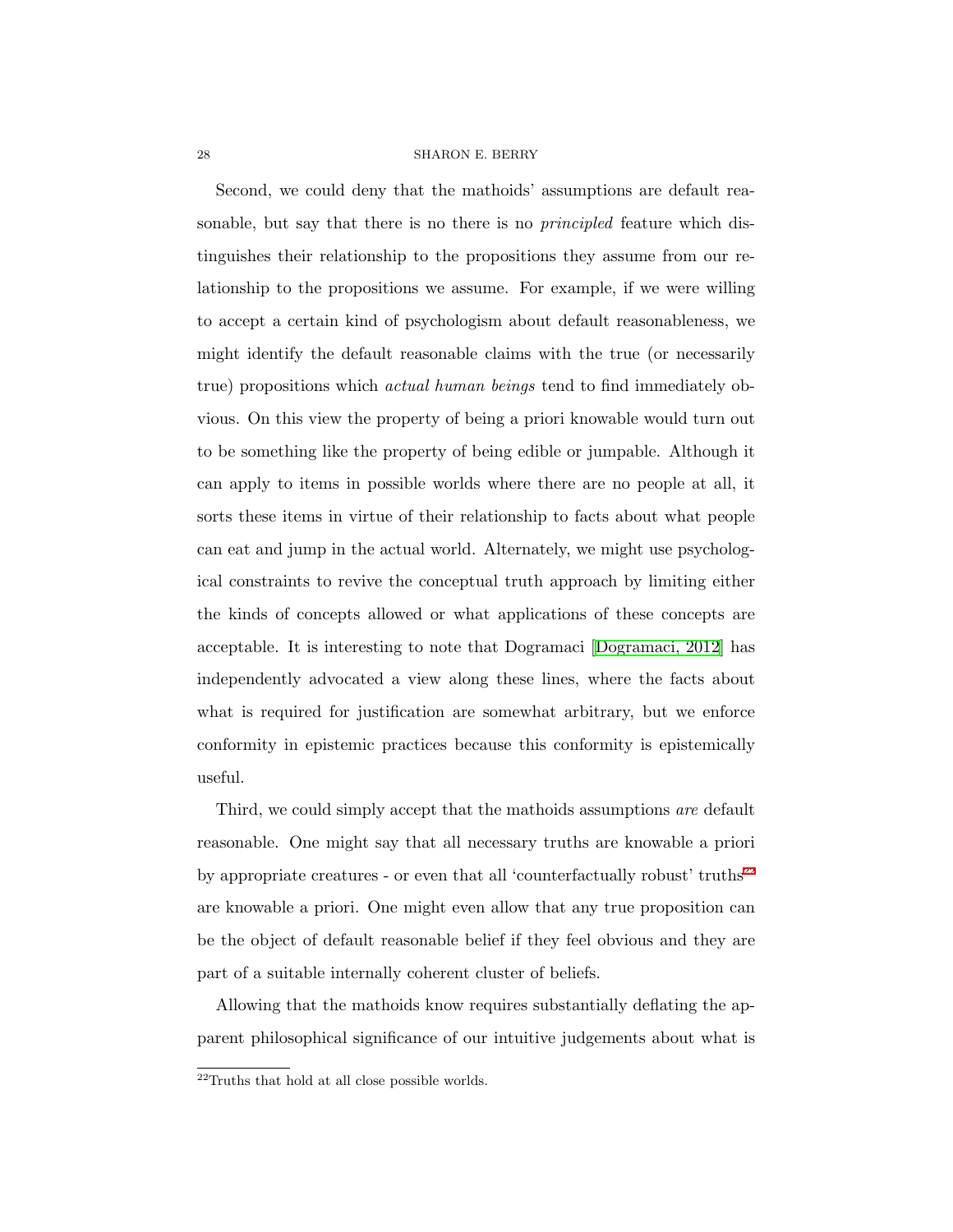and is not an adequate argument. It is hard to avoid classing arguments as adequate or inadequate to justify belief. And it is tempting to think that in doing this we are tracking some general feature of general epistemic significance. If the mathoids do count as knowing then we must admit that our intuitions do not reflect general constraints on what claims can be known without further argument by all rational beings.

However, I think there are ultimately good reasons to be suspicious of this intuition that our feelings about which necessary truths are obvious enough to figure as unargued premises in a proof track a general epistemically valuable distinction. In a given context of discussion, a good argument is one that establishes its conclusion on the basis of premises that one's interlocutor believes, and inferences which they accept. It seems plausible that our notion of an adequate argument full stop is an idealization of this contextual notion based on dispositions and mental abilities shared by normal humans. Thus, on this view, our intuition that the mathoids don't know merely reflects the fact that the assumptions they make are far removed from those which a normal human interlocutor might accept.

I won't attempt to comment on which of the lines of response mentioned above are most promising. But, any response one takes forces one to confront the tension between intuitive hesitance to say that the mathoids know and the desire to provide a principled account of what allows us to gain a priori knowledge of mathematics.

### **REFERENCES**

<span id="page-28-1"></span>[Benacerraf, 1973] Benacerraf, P. (1973). Mathematical truth. *Journal of Philosophy*, 70:661–80.

<span id="page-28-0"></span>[Boghossian, 2003] Boghossian, P. (2003). Blind reasoning. *Aristotelian Society Supplementary Volume*, 77(1):225–248.